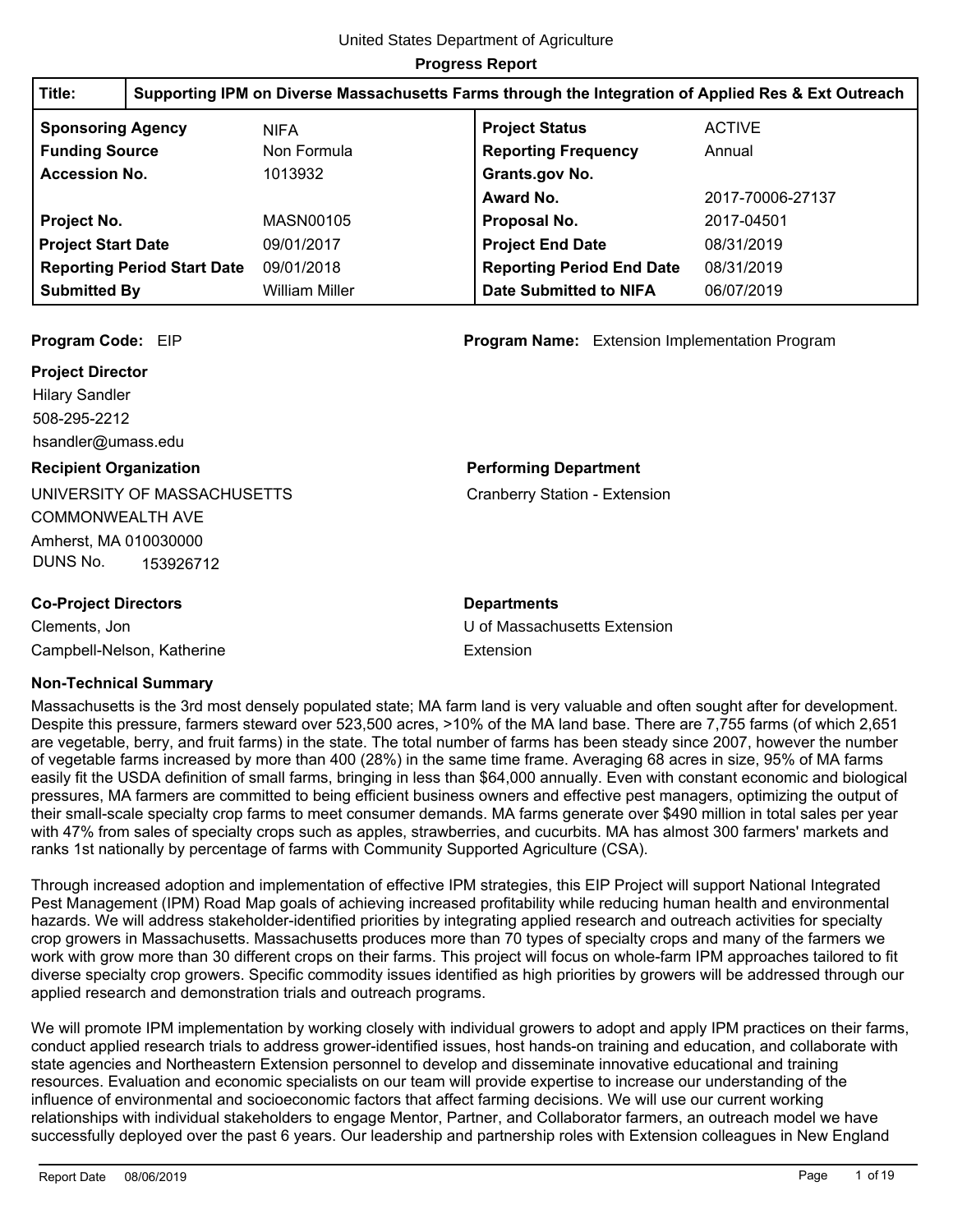| Accession No. 1013932 | <b>Project No. MASN00105</b> |
|-----------------------|------------------------------|
|-----------------------|------------------------------|

and industry and regulatory organizations will continue to further IPM implementation for specialty crop farms in MA. Responding to stakeholder-identified needs, we will expand our skill capacity by participating in professional development programs to improve technical and educational support for MA specialty crop growers.

# **Accomplishments**

## **Major goals of the project**

Our Project has Three Overall Goals:

1. Improve IPM practices and strategies related to emerging, invasive, and established pests of specialty crops;

 2. Increase IPM implementation and promote whole-farm sustainability through outreach and training activities and demonstrating effective technological strategies; and

 3. Promote adoption of IPM by expanding and improving the skill capacity of Extension personnel, IPM practitioners, and growers.

Specific objectives for Goal 1 include establishing research and demonstration trials on Partner Farms, including University research stations, and obtaining monitoring data from Collaborator Farms that will direct management decisions and improve outcomes for the grower community at- large. Goal 2 objectives include training Mentor Farmers, providing timely diagnostics, bridging language barriers, and participating in regional digital reporting systems. Goal 3 objectives include acquiring skills in farm business management and information technology as well as obtaining and providing expanded capacity in weed research/outreach for vegetable and fruit farmers.

## **What was accomplished under these goals?**

# **Goal 1: Improve IPM Practices and Strategies for Emerging and Established Pests Emerging Pests that Affect Multiple Specialty Crops (50% complete).**

•For **BMSB**, MA sites were checked weekly in 2018. All data were shared with MA Dept. of Agricultural Resources (MDAR) and UMass Extension. 'Ghost' traps, an attract-and-kill strategy consisting of the BMSB pheromone and insecticide-treated netting, were deployed where BMSB numbers exceeded apple management threshold levels.

•**SWD** monitoring, research, and demonstrations took place at various farms. Findings were reported via IPM Berry Blast and Healthy Fruit newsletters as well as social media platforms.

•Due to successful establishment of parasitoids, **winter moth** infestations were not a concern in 2018-19. **Scale** populations in cranberry continue to escalate at rates of high concern. We diagnosed 24 samples and made 10 site visits to diagnose scale in 2018. Scale pressure for 2019 is high; we have already collected 60 samples and made 30 bog visits. We have a visiting expert to assist in documenting species and distribution (June 2019). We continue to monitor for **Japanese knotweed** infestations.

# **Advanced Apple IPM (50% complete).**

•Five sites with weather stations were set up in MA, CT and VT to validate apple scab models used in Decision Support Systems (DSS); it compared spore and infection observations.

•Growers were trained on model output use. Spore observations are on-going.

## **Brassica IPM (50% complete).**

•3 replicated field trials were conducted at the UMass Agronomy Farm. Trials included: mulches to reduce flea beetle damage and improve yield and attracting beneficial insects to reduce cabbage aphid population size.

•A website was setup through another grant program to house factsheets, research reports, webinars (415 views), and other resources.

•Scouting of brassicas occurred regularly on 11 farms in 2018.

•8 factsheets and research reports were published online. 3 articles were published in Veg Notes and pest alerts were published weekly, and 1 field day was held (45 attendees).

#### **Efficacy of Organic Pesticides (50% complete).**

•1 replicated study was conducted at UMass Agronomy farm using beneficial nematode products for control of flea beetle compared to an OMRI-approved standard treatment.

•3 presentations were given on organic pesticide efficacy focus, 24 issues of Vegetable notes and 3 Plant Disease/Arthropod Management Reports were published.

•6 on-farm demonstrations of the effectiveness of entomopathogenic nematodes (EPN) for biological control of plum curculio larvae in the soil were conducted in 2018.

#### **Goal 2A: Increase IPM Implementation and Promote Whole-Farm Sustainability through Outreach and Training Activities**

# **Training scouts and IPM implementation on Mentor Farms (50% complete).**

•We hosted our annual Advisory Group meeting for the EIP grant, March 29, 2019 (28 attendees). We recruited Mentor and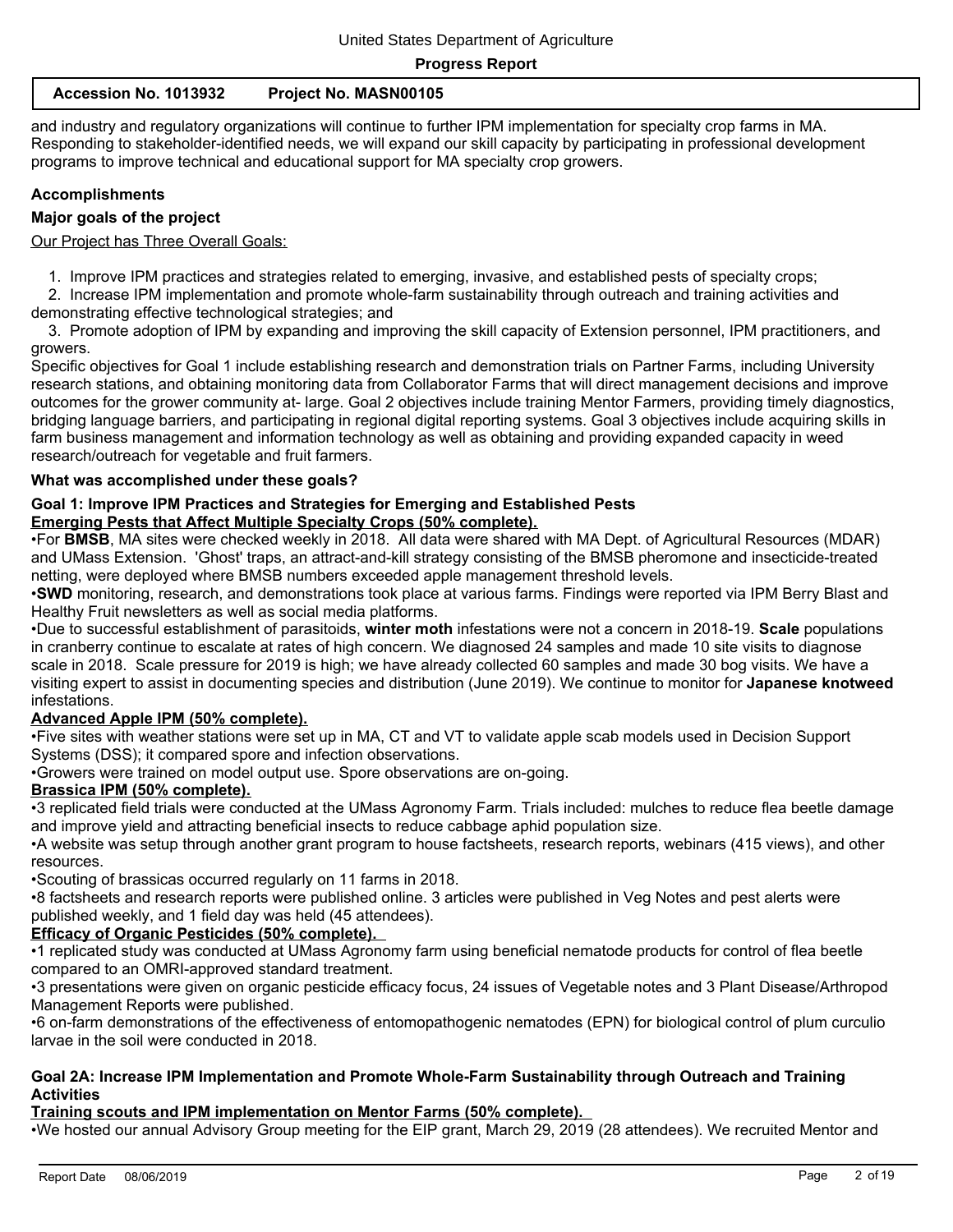# **Accession No. 1013932 Project No. MASN00105**

#### Partner Farms.

•Intake interviews and evaluations with 11 Mentor Farms were done in 2018. Intakes and scouting has started with 10 farms for 2019.

•Employees were trained in scouting procedures during biweekly visits.

**Provide timely and accurate specialty crop disease/pest diagnostics (50% complete).** 

•Cranberry scale identification was a high diagnostic priority in 2018-19.

•Pest diagnostics, fungicide efficacy, and forecasting are consistently the focus of our outreach programs and field day events. Please see REEport for the full list of presentations.

#### **Conduct Workshops and Training on Special Topics (50% complete).**

•We held 5 train-the-trainer sessions with 278 attendees.

•We provided 35 one-on-one consultations to receive Pesticide Certification.

•We provided hands-on respirator training and fit tests to 14 growers and made presentations on regulations regarding respirators to 175 attendees.

•We trained 57 workers on Worker Protection Standards (11 workshops).

•We conducted one workshop at UMass Agronomy Farm regarding bee conservation, covering insectary plantings and reducing use of chlorothalonil, 45 attendees.

•We conducted 6 workshops on nutrient management, 353 attendees.

•We provided one-on-one consulting for 28 growers regarding resistance management.

• We conducted one workshop on SWD management, 50 attendees.

•We conducted 3 workshops on organic pesticide efficacy, 190 attendees.

#### **Bridge Language Barriers (40% complete).**

•We conducted a needs survey but the response was low (13). We started development on a plan to create new resources, translate existing resources, and compile existing resources.

#### **Promote Commonwealth Quality Program (CQP) (40% complete).**

•We worked with MDAR to make improvements to the CQP audit checklist.

•MDAR inspectors attended 5 Vegetable Winter School workshops.

•We made 5 presentations regarding CQP, 74 attendees.

#### **Goal 2B: Increase IPM Implementation and Promote Whole-Farm Sustainability through Demonstrating Effective Technological Strategies**

#### **Digital Recordkeeping (This objective cannot be completed).**

•Use of a difficult programming language and security hurdles within the UMass system hampered the transfer of the program maintenance to UMass IT as well as the development, promotion and use of the electronic scouting system. Key personnel left the project.

#### **Optimizing Technology Utilization on Specialty Crop Farms (50% complete).**

•A fact sheet was produced to introduce specialty crop farmers to FAA regulations and unmanned aerial systems (UAS).

•1 presentation was made to blueberry farmers regarding use of precision agriculture and UAS on their farms. 159 attendees.

•3 presentations were given to cranberry growers regarding the use of thermal cameras and UAS, 315 attendees.

•We published a fact sheet on the use of solar technology on cranberry farms.

#### **Using Integrated Pest Information Platform for Extension and Education (iPiPE) (50% complete).**

•30 Farms participated in a pest scouting network of sweetcorn pests and squash vine borer.

•3 interns were trained in iPiPE and provided support for the project.

# **Weather Stations and Sensors (50% complete).**

•We coordinated a network of 26 RainWise and Onset weather stations.

•Communications with growers about stations and data were accompanied with advice and questions about IPM and decision support systems (DSS).

•Many tree fruit growers are steady users of models for apple scab disease, fire blight disease, and summer diseases as well as plum curculio, apple maggot, and other insects.

#### **Goal 3: Promote IPM Adoption by Improving and Expanding Skill Capacity and Evaluating Progress Business Management and IPM Decision Making (50% complete).**

•Resource economists provided mentoring to extension members to include economic analysis in 2 research trials, and worked with 2 growers to include IPM goals related to business management through our Mentor program mentioned above. **Weed Management (50% complete).** 

•We conducted a weed management workshop for organic vegetable farmers, 40 attendees.

•We held a program on weed management in no-till systems, 50 attendees.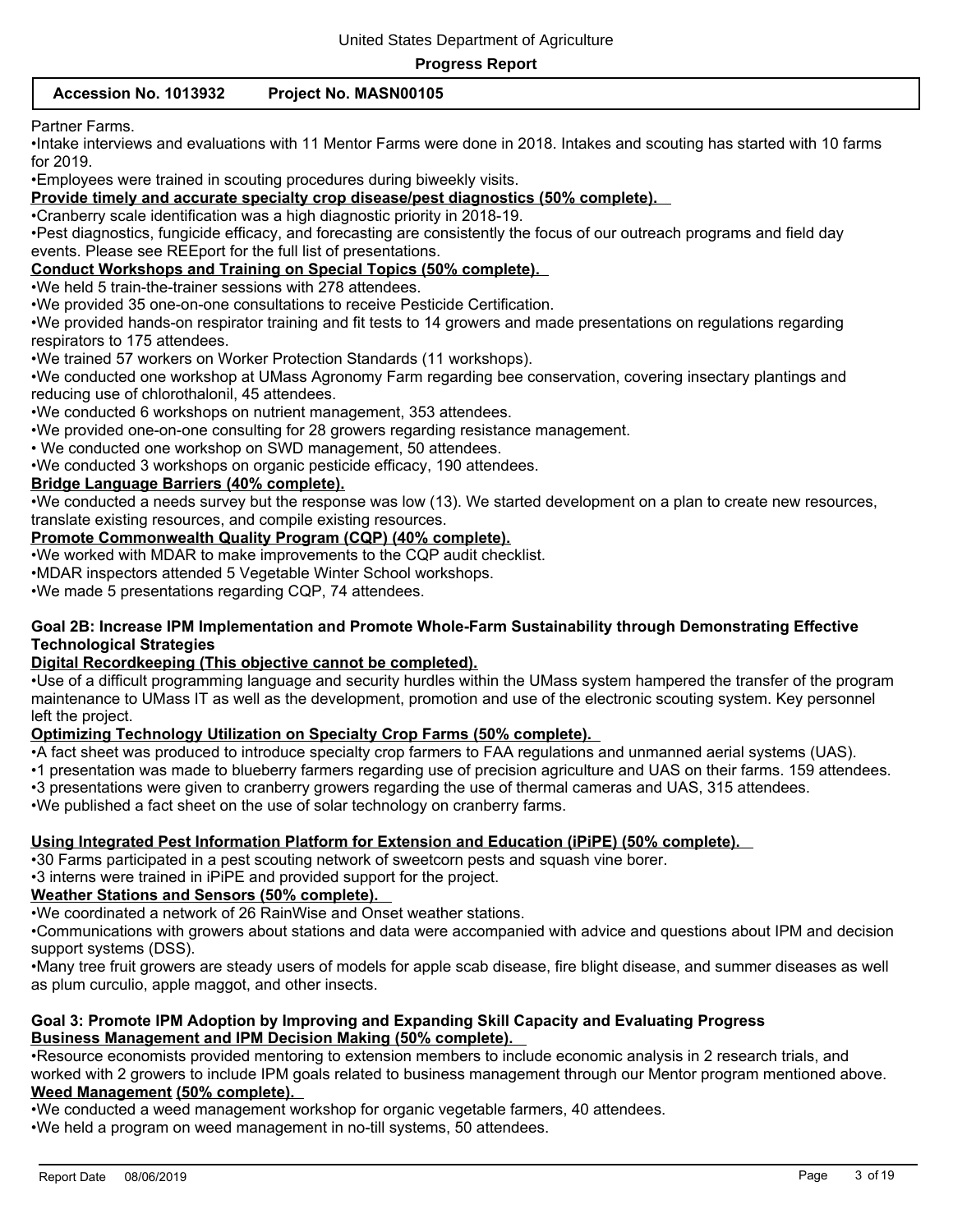| Accession No. 1013932 | Project No. MASN00105 |
|-----------------------|-----------------------|
|-----------------------|-----------------------|

#### **Information Technology (IT) Professional Development (50% complete).**

•Team members were trained in MyIPM app development and worked with other IPM specialists to disseminate the information to stakeholders.

•5 webinars were held on Brassica IPM.

•We participated in the App guy update: MyIPM, Malusim, EcoApple, and NETFMG, New England, New York and Canada IPM Working Group.

**Assessing Change in Behavior and Condition from IPM Extension Efforts (25% complete).** 

•Due McKeag's departure, activities around evaluation were reduced.

Total peer-reviewed publications: 6 Total non-peer-reviewed publications: 13 Total presentations: 78 Total people reached: 2,904 (via meetings); 4,200 via newsletter/alert subscriptions

#### **What opportunities for training and professional development has the project provided?**

The EIP team participated in the Vegetable and Fruit Working Group with all New England state extension educators, organized by University of Vermont. Lake Morey, VT December 17-18, 2018, 28 attendees.

The EIP team held our advisory group meeting on March 29, 2019, Grafton, MA with 28 attendees. We use this forum to generate feedback for the project, provide training on special topics, and to recruit mentor and partner farms as needed.

The Tree Fruit team attended MyIPM app content development sessions in Clemson, SC, Oct 8-10, 2018.

Schloemann did a demonstration of Exclusion Netting for control of Spotted Wing Drosophila by constructing a low cost tunnel with a pvc frame and double-doored entry way covered with 80-gram exclusion netting. The tunnel was approximately 85' long and the cost of construction was approximately \$1,000. SDW monitoring traps were checked twice/week and no SWD were captured. Fruit was evaluated for SWD infestation and no infested fruit were found. 400 half-pints of fruit were harvested at a value of \$4/half-pint, or a value of \$1,600.

Schloemann and Sandler participate regularly in Regional IPM "call-ins", which help to strengthen our Extension network and re-focus our educational efforts as needed. Occasionally experts join the call to share on a pest of interest (e.g., spotted lantern fly, SWD). We started having these session on Zoom, which allows us to share photos and slide presentations.

Garofalo, Piñero, Clements, and Cooley attended the New York/New England/Canadian Fruit Pest Management Working Group, 79th Annual New England, New York, and Canadian Fruit Pest Management Workshop. Burlington, VT. October 22- 24, 2018. The IPM team produced the Massachusetts IPM Report for 2018. Clements gave an App guy update at this WG meeting and presented additional app information at the Massachusetts Fruit Growers' Association Annual Meeting held in Leominster, MA.

Garofalo attended Great Lakes Fruit Workers Meeting. Ithaca, NY. November 7-9, 2018, the SIVAL Expo; International Apple Pathology Working Group 25. Montabazon, FR. January 15-19, 2019, and the Eco Apple Meeting. Hyde Park, NY. February 28- March 1, 2019.

Garofalo dispatched Spensa/DTN (mytraps.com) camera pheromone traps for monitoring/setting first catch biofix of Oriental fruit moth, codling moth, and oblique banded leafroller at Nicewicz Farm, Bolton, MA.

Sylvia attended a presentation by Dr. Joe Elkington on winter moth 3/28/19 and a presentation by Heather Faubert on 2/26/19. This allowed her to consult with growers regarding winter moth. She also worked with MDAR and UMass pesticide program to host WPS train-the-trainer sessions. Sylvia trained growers on WPS and respirator fit tests. She tutored 35 growers to help them study for their pesticide certification exam. Sylvia provides diagnostic services, usually in the range of 70-100 samples per year.

Campbell-Nelson was the EIP Team's resource person providing training to stakeholders regarding nutrient management compliance.

Ghantous worked with vegetable and cranberry growers to improve their weed ID skills. She provides diagnostic services for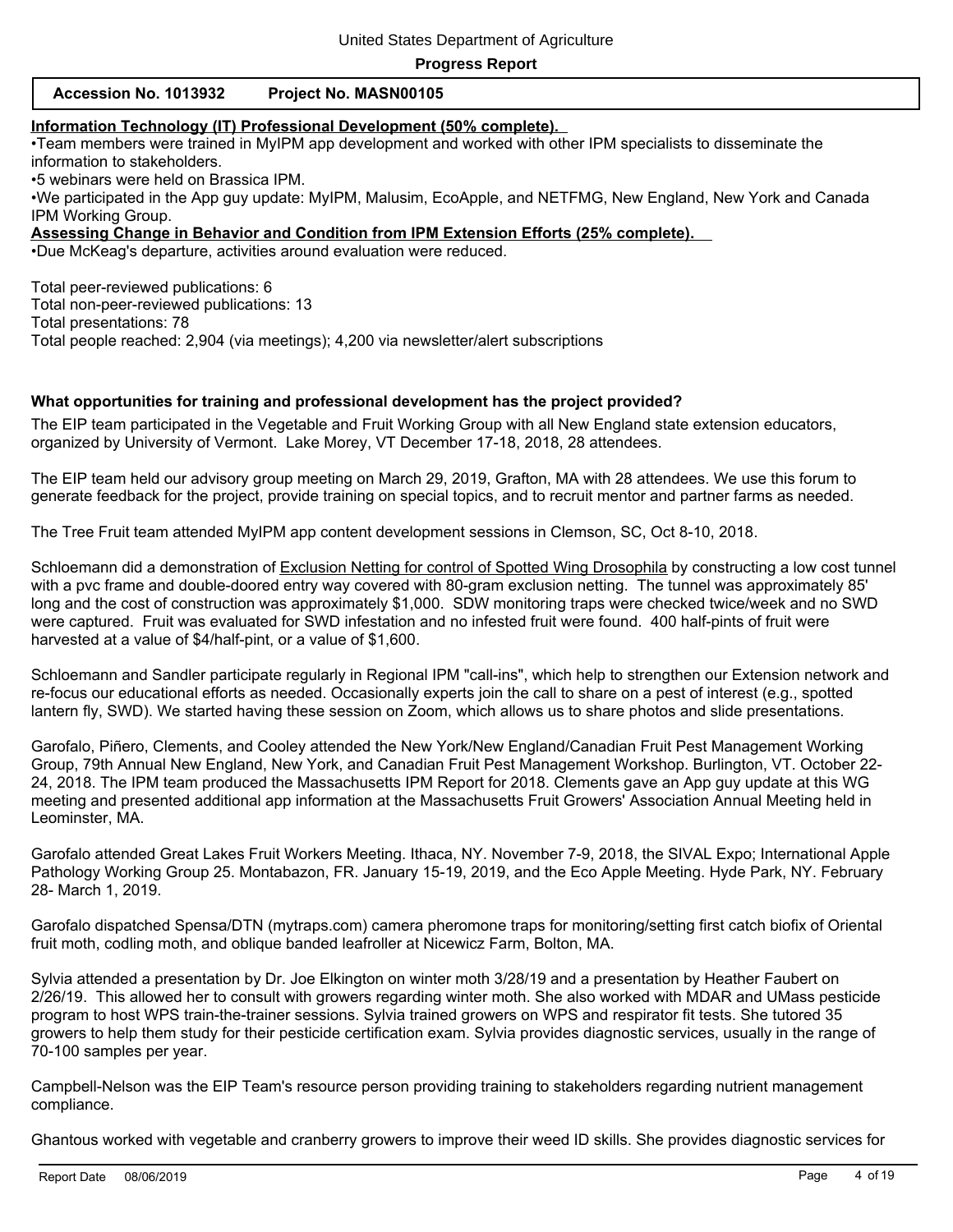#### **Accession No. 1013932 Project No. MASN00105**

weed ID for cranberry and vegetable growers. She and Sylvia are part of a subcommittee on Maximum Residue Limits (MRL) that involves 4 conference calls/year, 100 emails and review of pesticide options for growers.

Sandler obtained her recurrent Part 107 Unmanned Aerial Vehicle pilot's license after attending a training session with Dr. David Price, President of Association of Professional Drone Pilots.

Piñero conducted on-farm demonstrations of the effectiveness of odor-baited trap trees as an attract-and-kill strategy for management of plum curculio, a key pest of apple in eastern North America. This behaviorally-based approach to management of adult plum curculios was integrated with entomopathogenic nematodes (EPN) for biological control of plum curculio larvae in the soil. Evaluations took place in six commercial orchards (five in MA, one in NH) from May to August 2018.

Piñero and Garofalo demonstrated the effectiveness of pheromone-baited ghost traps for attract-and-kill of the invasive Brown Marmorated Stink Bug at three commercial farms (September-October 2018).

Campbell-Nelson and Scheufele hosted a weekly Vegetable Pest Alerts call using Zoom including 30 Extension Educators from all New England States and New York to share timely IPM issues occurring on farms through the season, and to share expertise.

Scheufele attended the 2019 APS Northeastern Division Meeting in April 2019 at PennState to gain insight on current research in plant pathology. She also hosted a Grant Writing workshop with Sandler to Extension educators, faculty and staff as part of a professional development program. She coordinated a 4-state SARE Research and Education grant on ecological pest management in brassicas, which has led to valuable peer learning opportunities for members of the resulting 'Brassica Pest Collaborative'.

Campbell-Nelson hosted a Professional Development Program for UMass Extension funded by Northeast SARE, which included monthly peer-facilitated professional development workshops, and provided \$500 stipends to participants for subsidizing their own professional development activities. Garofalo, Piñero and Scheufele made use of these funds to travel to conferences, present at meetings, and bring outside expertise to visit with us.

Scheufele attended a one-on-one mentoring session with UMass' Statistical Consulting Service in order to improve data analysis skills.

Scheufele hosted an international expert on spinach downy mildew, Dr. Jim Correll of University of Arkansas, for a 2-day visit to learn about pathogen biology and disease management, and to introduce Dr. Correll to our unique winter spinach production systems and the challenges they bring for managing spinach downy mildew effectively. Dr. Correll's visit brought expertise to our region and UMass Extension is now well-poised to provide superior education about this disease to growers and industry across the region. Furthermore, the visit sparked a collaboration that led to the development of a new grant proposal which is being submitted now to conduct research and education on this emerging disease.

## **How have the results been disseminated to communities of interest?**

We have positive and consistent contact with our stakeholders throughout the year. As listed in Box 1, we delivered an extensive array ofworkshops, presentations, and training sessions throughout the reporting period.We published 5 newsletters (69 issues total) that reached more than 4,000 specialty crop growers. We participate in Regional IPM "call-ins" and working groups, which help to strengthen our Extension network and re-focus our educational efforts as needed. We bring unknown crop damage issues to the table for discussion and the knowledge we gain is transferred directly to our growers. Almost all of the EIP Team members are part of the organizing committee for the New England Vegetable and Fruit Conference, a bi-yearly event that attracts more than 1,500 growers from across New England. This 3.5 day event offers multiple opportunities for Extension personnel and growers to share experiences and information on specialty crop production. We are invited speakers (by our Extension colleagues) throughout the Northeast to present and train specialty crop growers. We are well networked with our colleagues and this facilitates exchange of information that helps our grower community.

## **What do you plan to do during the next reporting period to accomplish the goals?**

# **Goal 1: Improve IPM Practices and Strategies for Emerging and Established Pests Emerging Pests that Affect Multiple Specialty Crops.**

•We will continue to monitor emerging pests (SWD, BMSB) and will provide training to growers on invasive pest identification, monitoring, and management.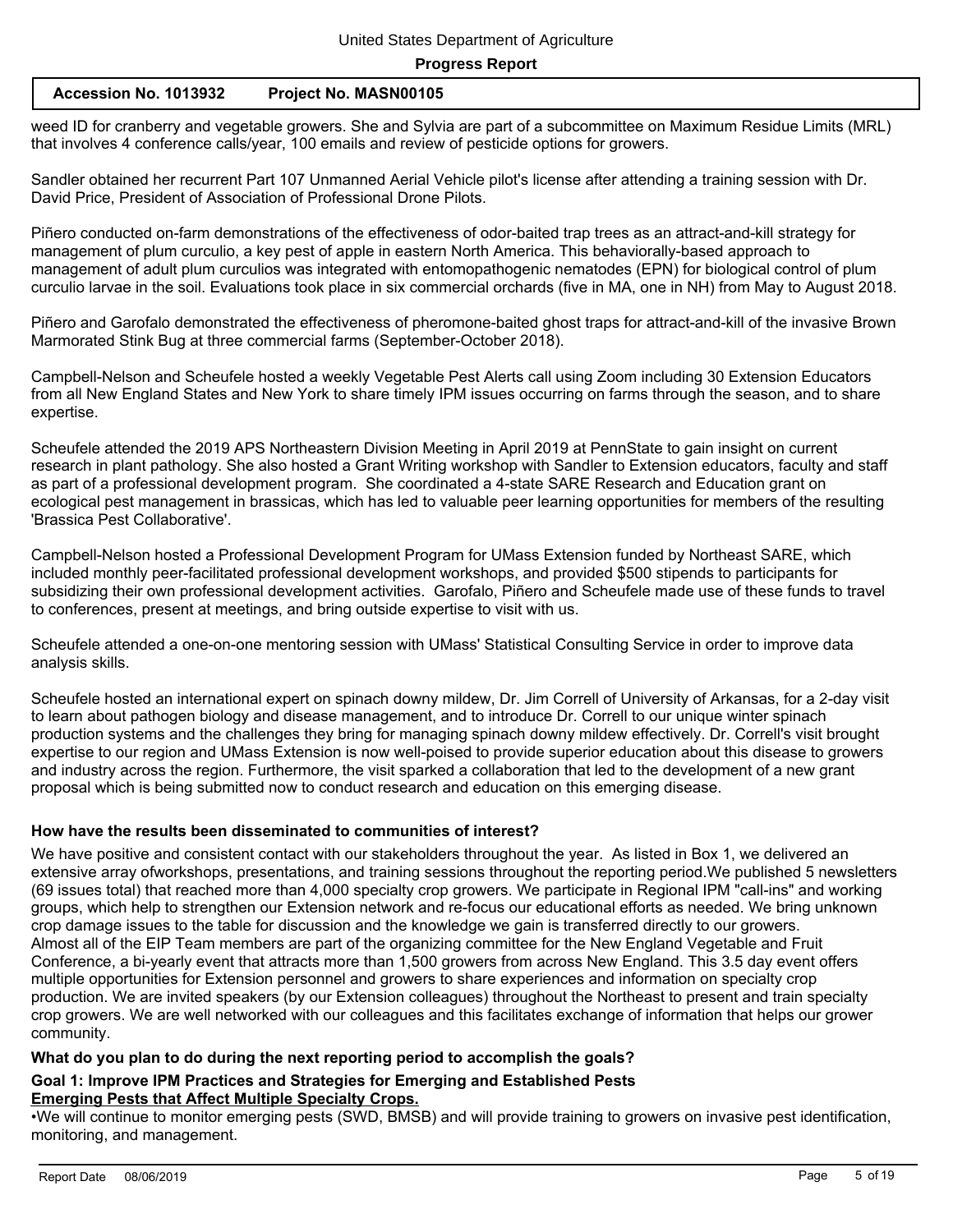| Accession No. 1013932 | Project No. MASN00105 |
|-----------------------|-----------------------|
|-----------------------|-----------------------|

• We will collaborate in an augmented mapping information distribution network through cooperation with iPiPE and UMassIT.

• We will monitor scale and Japanese knotweed populations on cranberry farms and provide management information via newsletters and IPM alerts.

# **Advanced Apple IPM.**

•The transition of growers handling their own fire blight risk management will be monitored.

•We will engage 5 sites in southern New England for the purpose of validating apple scab predictive models used in DSS. •The effectiveness of semiochemically based attract-and-kill strategies for plum curculio and other key pests of stone and pome fruit will be demonstrated within and outside MA.

•Team members will hold field workshops to demonstrate IPM tools, such as attracticidal spheres for apple maggot management, and control options for fire blight-sensitive crops.

•Results from applied research projects will be presented to growers at state and regional meetings and through UMass Extension publications (e.g., Healthy Fruit, Fruit Notes).

# **Brassica IPM.**

•We will work with growers and researchers in 4 states to design and conduct trials at the UMass Agronomy Research Farm and on Partner Farms.

•We will use results from trials and demonstrations to develop newsletter articles, web-based fact sheets, and workshops. •New invasive pests will be monitored through our scouting efforts, Collaborator Farms, and in Brassica pest trials; best management practices will be developed and shared with growers.

# **Efficacy of Organic Pesticides.**

•We will conduct at least 1 study on a Partner Farm and/or University facilities on organic pesticide efficacy. Results will be shared with growers through field days, newsletter articles web-based factsheets, and peer-reviewed articles.

•Training to undergraduate students on organic pest management will be provided at the UMass Agriculture Learning Center. Focus will be on monitoring and organic management of key pests of apples.

## **Goal 2A: Increase IPM Implementation and Promote Whole-Farm Sustainability through Outreach and Training Activities**

# **Training scouts and IPM implementation on Mentor Farms**.

•We will regularly visit 10 Mentor Farms to scout, assess problems, and provide hands-on training for IPM techniques and pest identification. Invasive pests will be monitored.

•We will interview all Mentor Farmers at the end of the season to determine implementation success and challenges. We will seek new Mentor Farmers, if necessary, in Spring 2020.

#### **Provide timely and accurate specialty crop disease diagnostics.**

•We will conduct a training session and produce 1 video on proper plant and insect sample collection and how to interpret diagnostic reports.

•Diagnostic outreach activities will focus on hands-on activities to properly identify and manage plant disease, insect, nutritional, and weed problems during field days.

•We will share this information through disease alerts, articles for vegetable, fruit and horticulture newsletters, and fruit and vegetable websites.

# **Conduct Workshops and Training.**

•Workshops and trainings (targeting organic growers, WPS, nutrient compliance, bee conservation and weed management training, with other subjects addressed as dictated by grower needs) are a mainstay of our education outreach efforts and will continue for 2019.

# **Bridge Language Barriers.**

•We will evaluate survey responses and work with organizations that can provide expertise.

•We will develop language resources such as factsheets, vocabulary and phrase guides, produce 1 short video, and to host IPM related workshops such as WPS training in Spanish.

# **Promote Commonwealth Quality Program (CQP).**

•Our Vegetable and Fruit Teams will foster our partnership with MDAR in on-farm trainings, field walks and twilight meetings to prepare inspectors/auditors to use the IPM checklists.

•Work will continue in launching the Cranberry CQP audit document in 2019-20.

# **Goal 2B: Increase IPM Implementation and Promote Whole-Farm Sustainability through Demonstrating Effective Technological Strategies**

# **Digital Recordkeeping.**

•We will not pursue this objective for the remainder of the project, as described above.

# **Optimizing Technology Utilization on Specialty Crop Farms**.

•Members of the EIP team are part of UMassAir, a collaborative of scientists and educators dedicated to increasing outreach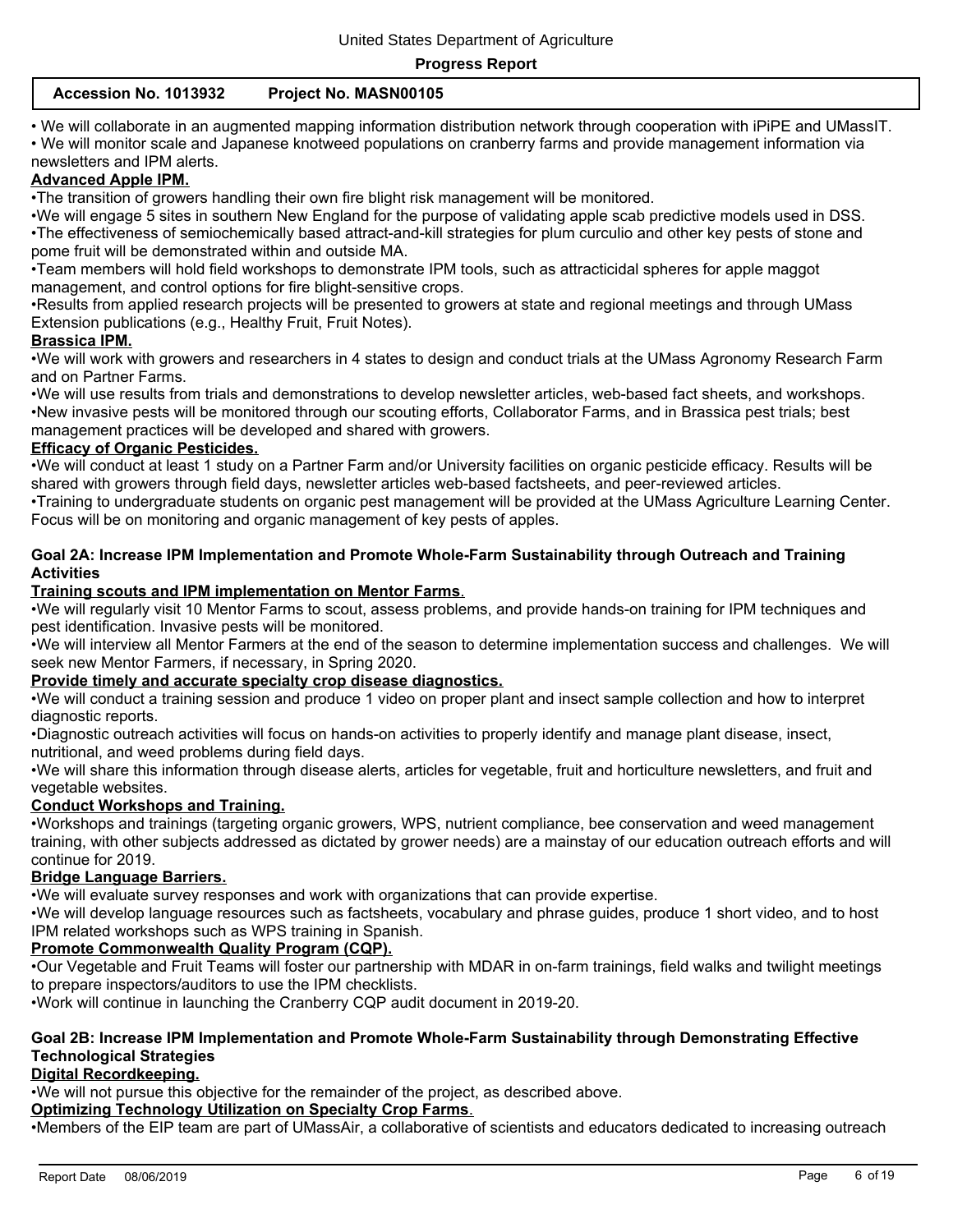# **Accession No. 1013932 Project No. MASN00105**

of unmanned aerial systems (UAS); we will bring agricultural expertise to this group.

•We will continue to share our experience using UAS and image sensing with growers via workshops and meetings.

•We will pursue interest in dual-use of solar energy on working specialty crop farms.

# **Using Integrated Pest Information Platform for Extension and Education (iPiPE).**

•We will install monitoring systems and gather information on Collaborator farms.

•Information will be shared with our regional Extension colleagues to inform IPM decisions across state lines.

# **Weather Stations and Sensors.**

•We will continue to coordinate a network of 26 RainWise and Onset weather stations.

•We will conduct outreach about DSS and encourage the use of the expanded HELP features on the NEWA site.

•We will continue to test the efficacy of disease-risk forecasting models for management of fire blight and disease-risk

forecasting models for management of summer disease complex.

•We will produce 1 video on using NEWA and forecast models.

# **Goal 3: Promote IPM Adoption by Improving and Expanding Skill Capacity and Evaluating Progress Business Management and IPM Decision Making.**

•Extension Team Members will work with resource economists and growers to guide our examination of factors that influence whole-farm management decisions.

•We will host a workshop on enterprise budget development.

#### **Weed Management**.

•We will interview growers to assess specific needs of vegetable and small specialty crop farms to determine the frequency and intensity of problematic annual and perennial weeds.

•We will screen herbicides (greenhouse) to identify products for priority IR-4 projects.

•We will conduct at least 1 workshop to promote use of effective IPM techniques for managing weeds on specialty crop farms. •1 Partner Farm project will be developed and weed IPM support will be provided to fruit and vegetable growers via field

walks, newsletter articles, pest alerts, fact sheets and workshops.

# **Information Technology (IT) Professional Development.**

•Extension personnel will conduct one 1 webinar.

•We will expand our knowledge, use and development of web-based applications.

#### **Assessing Change in Behavior and Condition from IPM Extension Efforts.**

•We will use the IPM Toolkit as a guide to improve our evaluation process.

•We will highlight cost-benefit as part of our evaluation program and engage growers willing to explore this aspect in more detail.

#### **Participants**

## **Actual FTE's for this Reporting Period**

| Role                  | <b>Non-Students or</b> | <b>Students with Staffing Roles</b> | <b>Computed Total</b> |                       |          |
|-----------------------|------------------------|-------------------------------------|-----------------------|-----------------------|----------|
|                       | faculty                | Undergraduate                       | <b>Graduate</b>       | <b>Post-Doctorate</b> | by Role  |
| <b>Scientist</b>      | 1.5                    |                                     | 0                     |                       | 1.5      |
| Professional          | 6.2                    |                                     |                       | O                     | 6.2      |
| Technical             | 0.8                    | 3                                   |                       | 0                     | 4.8      |
| Administrative        | 0.8                    |                                     |                       |                       | 0.8      |
| Other                 |                        |                                     | 0                     | 0                     | $\Omega$ |
| <b>Computed Total</b> | 9.3                    | 3                                   |                       | 0                     | 13.3     |

#### **Student Count by Classification of Instructional Programs (CIP) Code**

| Undergraduate | Graduate   Post-Doctorate | CIP Code              |
|---------------|---------------------------|-----------------------|
|               |                           | 01.11 Plant Sciences. |

#### **Target Audience**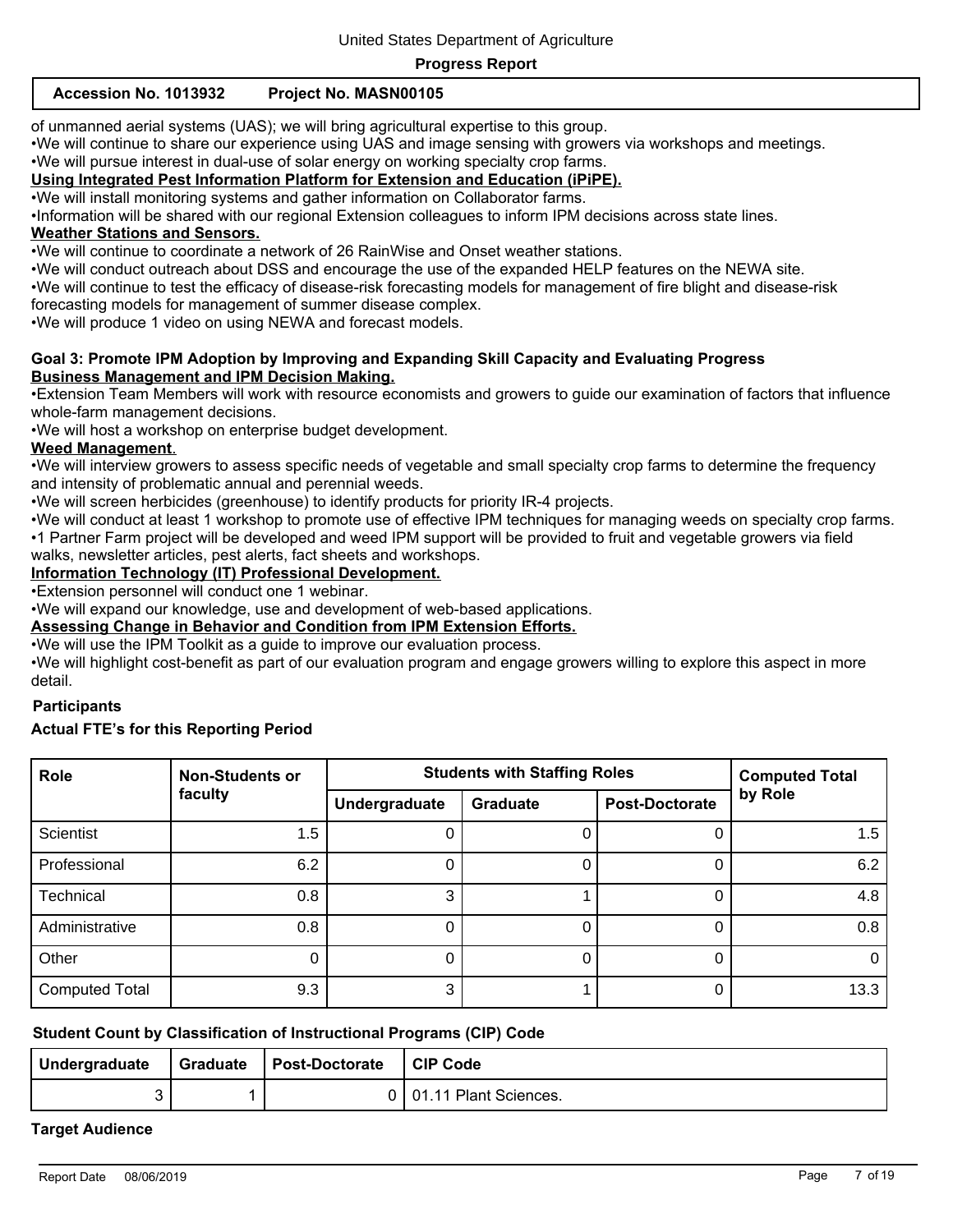| Accession No. 1013932                                                                                                                                                                                                                                                                                                                                                                                                                                    | Project No. MASN00105       |                       |                                                                                                                       |  |
|----------------------------------------------------------------------------------------------------------------------------------------------------------------------------------------------------------------------------------------------------------------------------------------------------------------------------------------------------------------------------------------------------------------------------------------------------------|-----------------------------|-----------------------|-----------------------------------------------------------------------------------------------------------------------|--|
| Specialty crop growers, Conventional and organic growers, Spanish and English speaking farm workers, Beginning and<br>women farmers, Commonwealth Quality growers, UMass Extension staff, Regional Extension IPM specialists, IPM<br>consultants and scouts, Agricultural service providers, Farm managers and decision makers, Newsletter subscribers,<br>Workshop and meeting attendees, Industry representatives, including drone pilots and trainees |                             |                       |                                                                                                                       |  |
| <b>Products</b>                                                                                                                                                                                                                                                                                                                                                                                                                                          |                             |                       |                                                                                                                       |  |
| <b>Type</b>                                                                                                                                                                                                                                                                                                                                                                                                                                              | <b>Status</b>               | <b>Year Published</b> | <b>NIFA Support Acknowledged</b>                                                                                      |  |
| Journal Articles                                                                                                                                                                                                                                                                                                                                                                                                                                         | <b>Awaiting Publication</b> | 2019                  | <b>NO</b>                                                                                                             |  |
| <b>Citation</b>                                                                                                                                                                                                                                                                                                                                                                                                                                          |                             |                       |                                                                                                                       |  |
| Scheufele, S.B., and G. Higgins., 2018. Evaluation of fungicides to reduce chlorothalonil use for powdery mildew on<br>squash, 2018. Plant Disease Management Reports. (In Press).                                                                                                                                                                                                                                                                       |                             |                       |                                                                                                                       |  |
| <b>Type</b>                                                                                                                                                                                                                                                                                                                                                                                                                                              | <b>Status</b>               | <b>Year Published</b> | <b>NIFA Support Acknowledged</b>                                                                                      |  |
| <b>Journal Articles</b>                                                                                                                                                                                                                                                                                                                                                                                                                                  | <b>Awaiting Publication</b> | 2019                  | <b>NO</b>                                                                                                             |  |
| <b>Citation</b>                                                                                                                                                                                                                                                                                                                                                                                                                                          |                             |                       |                                                                                                                       |  |
| in fall cucumbers, 2018. . Plant Disease Management Reports (In Press).                                                                                                                                                                                                                                                                                                                                                                                  |                             |                       | Scheufele, S.B., and G. Higgins., 2018. Evaluation of resistant cultivars for management of downy and powdery mildews |  |
| <b>Type</b>                                                                                                                                                                                                                                                                                                                                                                                                                                              | <b>Status</b>               | <b>Year Published</b> | <b>NIFA Support Acknowledged</b>                                                                                      |  |
| <b>Journal Articles</b>                                                                                                                                                                                                                                                                                                                                                                                                                                  | <b>Awaiting Publication</b> | 2019                  | <b>NO</b>                                                                                                             |  |
| <b>Citation</b><br>Scheufele, S.B., and G. Higgins., M. Meder. 2018. Evaluation of mulches to reduce feeding damage by flea beetles in fall<br>broccoli, 2018. Arthropod Management Tests. (In Press).                                                                                                                                                                                                                                                   |                             |                       |                                                                                                                       |  |
| <b>Type</b>                                                                                                                                                                                                                                                                                                                                                                                                                                              | <b>Status</b>               | <b>Year Published</b> | <b>NIFA Support Acknowledged</b>                                                                                      |  |
| <b>Journal Articles</b>                                                                                                                                                                                                                                                                                                                                                                                                                                  | Published                   | 2018                  | <b>YES</b>                                                                                                            |  |
| <b>Citation</b>                                                                                                                                                                                                                                                                                                                                                                                                                                          |                             |                       |                                                                                                                       |  |
| Averill, A.L., M.M. Sylvia, N. Hahn, and A.V. Couto. 2018. Bees (Hymenoptera: Apoidea) foraging on american cranberry<br>in Massachusetts. Northeastern Naturalist 25(3):502-512.                                                                                                                                                                                                                                                                        |                             |                       |                                                                                                                       |  |
| <b>Type</b>                                                                                                                                                                                                                                                                                                                                                                                                                                              | <b>Status</b>               | <b>Year Published</b> | <b>NIFA Support Acknowledged</b>                                                                                      |  |
| <b>Journal Articles</b>                                                                                                                                                                                                                                                                                                                                                                                                                                  | Published                   | 2018                  | <b>YES</b>                                                                                                            |  |
| <b>Citation</b>                                                                                                                                                                                                                                                                                                                                                                                                                                          |                             |                       |                                                                                                                       |  |
| Xu, G. E. Palmer-Young, K. Skyrm, T. Daley, M. Sylvia, A. Averill and S. Rich. 2018. Triplex real-time PCR for detection<br>of Crithidia mellificae and Lotmaria passim in honey bees. Parasitol Res. 117(2):623-628.                                                                                                                                                                                                                                    |                             |                       |                                                                                                                       |  |
| <b>Type</b>                                                                                                                                                                                                                                                                                                                                                                                                                                              | <b>Status</b>               | <b>Year Published</b> | <b>NIFA Support Acknowledged</b>                                                                                      |  |
| <b>Journal Articles</b>                                                                                                                                                                                                                                                                                                                                                                                                                                  | Published                   | 2018                  | <b>YES</b>                                                                                                            |  |
| <b>Citation</b><br>Hoshide, A.K., F.A. Drummond, T.H. Stevens, E. Venturini, S.P. Hanes, M.M. Sylvia, C.S. Loftin, D.E. Yarborough, and<br>A.L. Averill. 2018. What is the value of wild bee pollination for wild blueberries and cranberries, and who values it?<br>Environments 2018, 5(9): 98.                                                                                                                                                        |                             |                       |                                                                                                                       |  |

# **Other Products**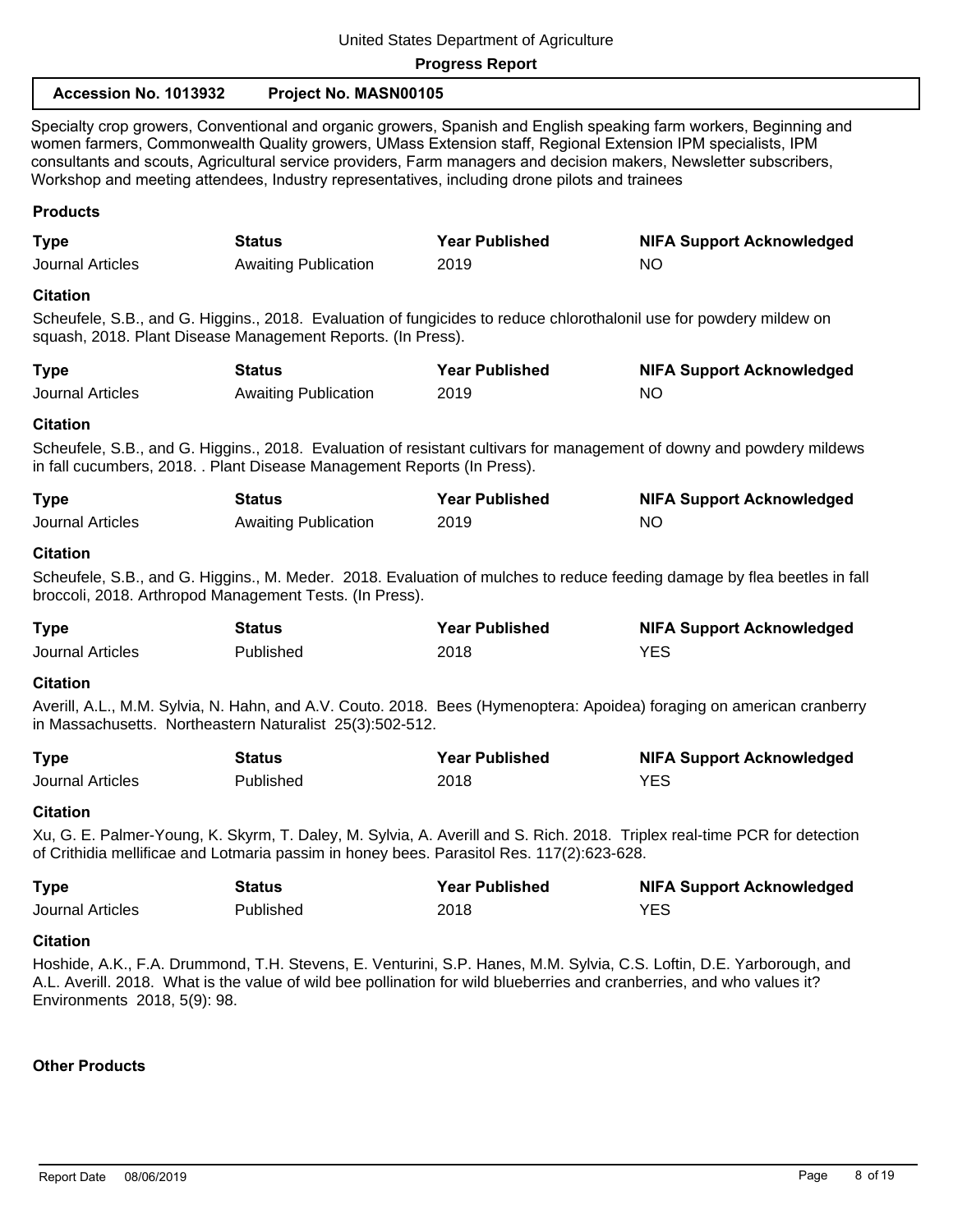**Accession No. 1013932 Project No. MASN00105**

# **Product Type**

**Other** 

## **Description**

Scheufele, S.B. 2019. Disease Biology and Management. UMass Extension Vegetable Winter School. Amherst, MA March 19, 2019. 15 attendees

#### **Product Type**

**Other** 

#### **Description**

Scheufele, S.B. 2019. Key Pests of Brassicas. Southeastern MA Agricultural Partnership Annual Ag & Food Conference. Dighton, MA, February 24, 2019. 25 attendees

#### **Product Type**

**Other** 

#### **Description**

Scheufele, S.B. 2019. Growing fall cucumbers; Efficacy and economics of downy mildew resistant varieties. New England Vegetable & Berry Growers Assoc. Winter Meeting, January 4, 2019. 100 attendees.

# **Product Type**

**Other** 

#### **Description**

Scheufele, S.B. 2018. Managing cucurbit downy mildew in fall cucumbers and Managing brassica insect pests using mulches, nematodes, and insectary plantings. UMass Extension Agricultural Field Day 2018, South Deerfield, MA. August 16, 2018. 45 attendees (2 talks presented).

#### **Product Type**

Audio or Video

#### **Description**

Scheufele, S.B., Sideman, B. and A. Wallingford. Brassica Pest Collaborative: Cabbage aphid biology, management and research updates. March 22, 2019. 55 attendees live and 12 online views. https://www.youtube.com/watch?v=NgODzHoBZUI

#### **Product Type**

Audio or Video

#### **Description**

Scheufele, S.B. and D. Gilrein. Brassica Pest Collaborative: Cabbage looper and diamondback moth biology, management and research updates. March 22, 2019. 57 attendees live and 70 online views. https://www.youtube.com/watch?v=gglY3tgXlQE&t=8s

# **Product Type**

Audio or Video

#### **Description**

Scheufele, S.B. and A. Legrand. Brassica Pest Collaborative: Imported cabbageworm and cross-striped cabbageworm biology, management and research updates. March 29, 2019. 43 attendees live and 12 online views. https://www.youtube.com/watch?v=Y8mkjyv9bEc

# **Product Type**

Audio or Video

# **Description**

Scheufele, S.B. Zaman, F. and D. Gilrein. Brassica Pest Collaborative: Cabbage root maggot biology,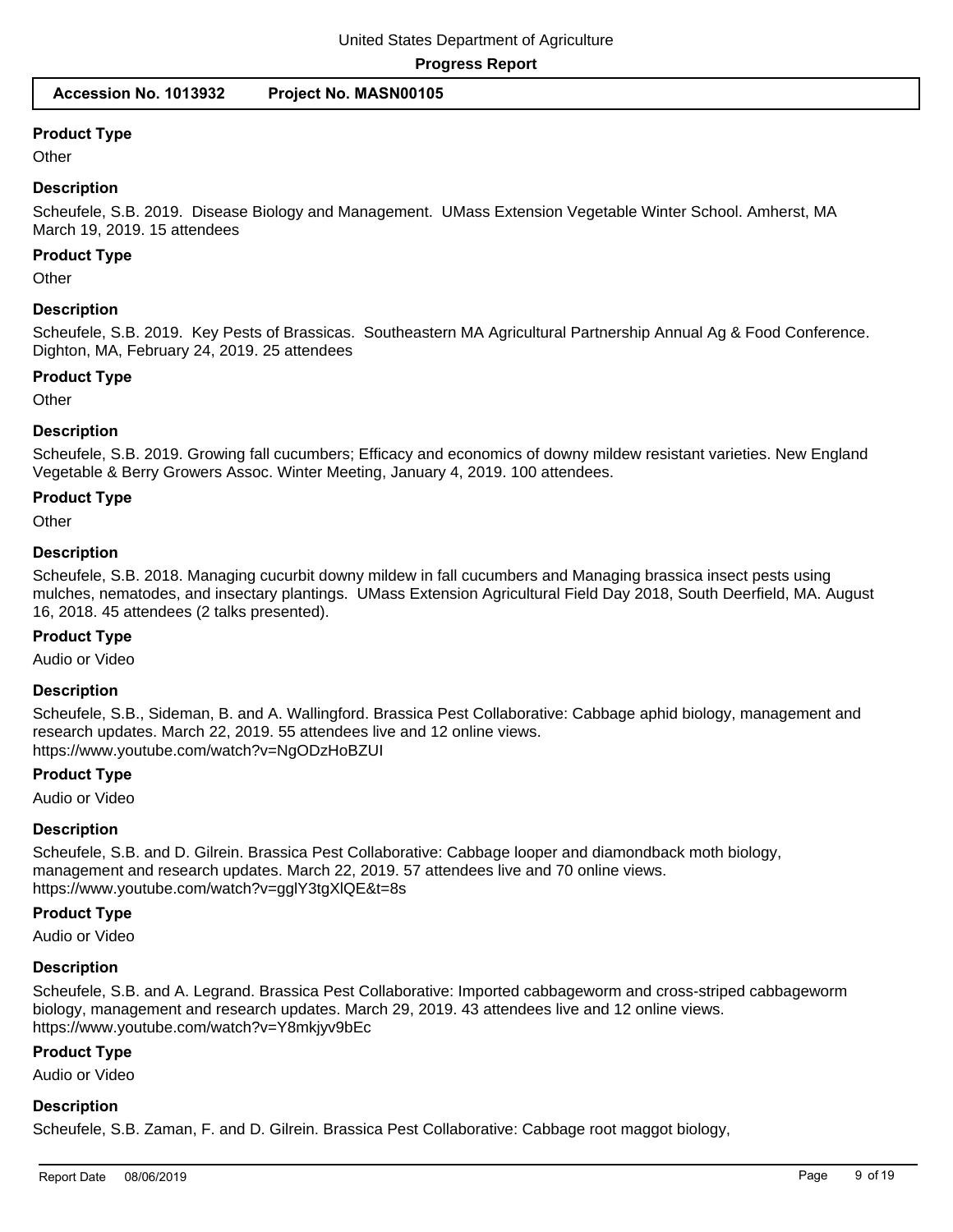#### **Accession No. 1013932 Project No. MASN00105**

management and research updates. April 5, 2019. 29 attendees live and 29 online views. https://www.youtube.com/watch?v=-bz13nflThA

#### **Product Type**

Audio or Video

#### **Description**

Scheufele, S.B. Zaman, F. and D. Gilrein. Brassica Pest Collaborative: Flea beetle biology, management and research updates. April 12, 2019. 47 attendees live and 61 online views. https://www.youtube.com/watch?v=qMqjCw\_4szQ&t=77s

#### **Product Type**

**Other** 

#### **Description**

Garofalo, E. RI Fruit Grower's Assoc. Extension Fruit Twilight Meeting, Barden Family Orchard, RI. Summer disease considerations June 14, 2018. 45 attendees.

#### **Product Type**

**Other** 

#### **Description**

Garofalo, E. Stockbridge Centennial Orchard Visit & Tour. September 6, 2018. UMass Cold Spring Orchard, Belchertown, MA. Weather station's role in agriculture; Invasive insect overview; Hard cider cultivars and tasting, 30 attendees (2 talks).

#### **Product Type**

**Other** 

#### **Description**

Garofalo, E. Apple scab and other nonsense; Here's Johnny! BMSB update 2018; and J. Clements: Apps for growers including MyIPM; and J. Pinero: 1-2-3 approach to SWD management; and Attract-and-kill of plum curculio and apple maggot fly. Massachusetts Fruit Growers Association meeting, Fitchburg, MA. January 10, 2019. 120 attendees (4 talks)

#### **Product Type**

**Other** 

#### **Description**

Garofalo, E. Pruning flash mob; Kielbasa Orchard Hadley, MA.; Outlook Farm Westhampton, MA. February 14, 2019, 10 total attendees

#### **Product Type**

**Other** 

#### **Description**

Garofalo, E. Mass Aggie. Park Hill Orchard Easthampton, MA. Pruning Fruit Trees February 23, 2019. 45 attendees.

#### **Product Type**

**Other** 

#### **Description**

Garofalo, E. 16 Acres Seminar Series for Homeowners. Springfield, MA. Cider Apple orchard establishment. March 2, 2019. 6 attendees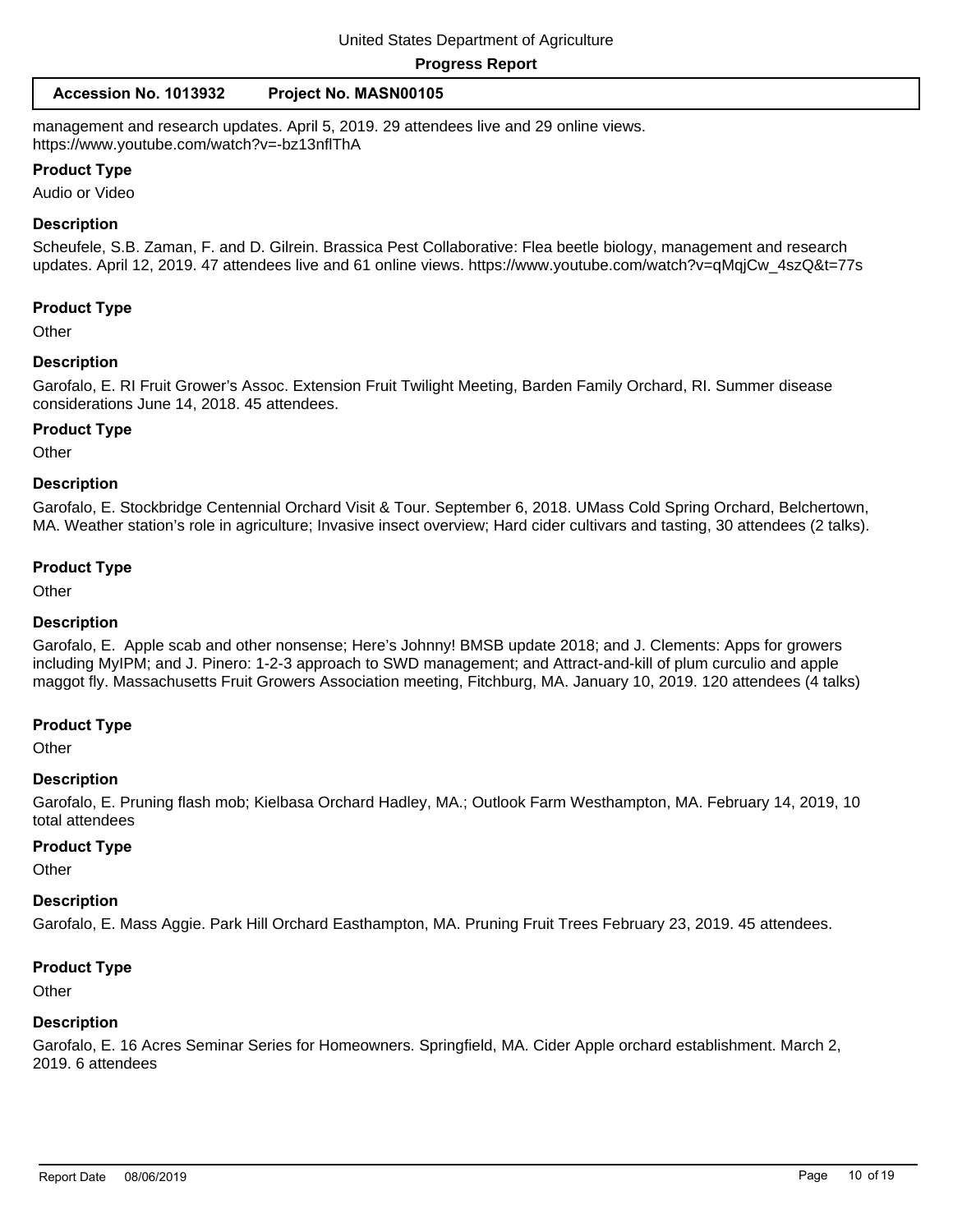# **Product Type**

**Other** 

#### **Description**

Garofalo, E. Fruit Twilight Meeting, April 11, 2019, C.N. Smith Farm, East Bridgewater, MA in cooperation with Rhode Island Fruit Growers' Associations and University of Rhode Island Extension. Timely disease considerations and a walkthrough of the NEWA apple scab model; and J.Pinero: Mating Disruption for Oriental Fruit Moth and Codling Moth. 65 attendees (2 talks).

#### **Product Type**

**Other** 

#### **Description**

Garofalo, E. Greenfield Community College Introductory Horticulture class. Introduction to IPM. UMass Cold Spring Orchard, Belchertown, MA. April 17, 2019. 20 attendees

#### **Product Type**

**Other** 

#### **Description**

Garofalo, E. Fruit Twilight Meeting. Red Apple Farm, Phillipston, MA. Timely disease considerations and a walkthrough of the NEWA apple scab model; Invasive insect update. May 15, 2019. 55 attendees

#### **Product Type**

**Other** 

#### **Description**

Garofalo, E. Fruit Twilight Meeting. Sweetberry Farm, Middletown, RI in cooperation with Rhode Island Fruit Growers' Associations and University of Rhode Island Extension. Timely disease considerations; Invasive insect update. May 16, 2019. 35 attendees

#### **Product Type**

**Other** 

#### **Description**

Garofalo, E. New York/New England/Canadian Fruit Pest Management Working Group, 79th Annual New England, New York, and Canadian Fruit Pest Management Workshop. Burlington, VT. October 22-24, 2018. Burlington, VT. Talk title: Decision support system accuracy. 50 attendees

#### **Product Type**

**Other** 

#### **Description**

Garofalo, E.W. and Cooley, D.R. 2018. When Weather Goes Wrong: Managing Apple Scab Under a Changing Climate. American Phytopathological Society. Plant Health Instructor Case Study. https://bit.ly/2GHLgmf

#### **Product Type**

**Other** 

#### **Description**

Garofalo, E.W. Cooley, D.R. and Clements, J.M. 2018. RIMpro and Apple Scab in New England: Accuracy and Grower Adoption. New York Fruit Quarterly. New York State Horticultural Society. Vol. 26. No. 4. pp. 29-32.

#### **Product Type**

**Other** 

#### **Description**

Garofalo, E.W. and Clements, J. M. 2019. Small Steps to a Big Future for Massachusetts Cider Apples. Fruit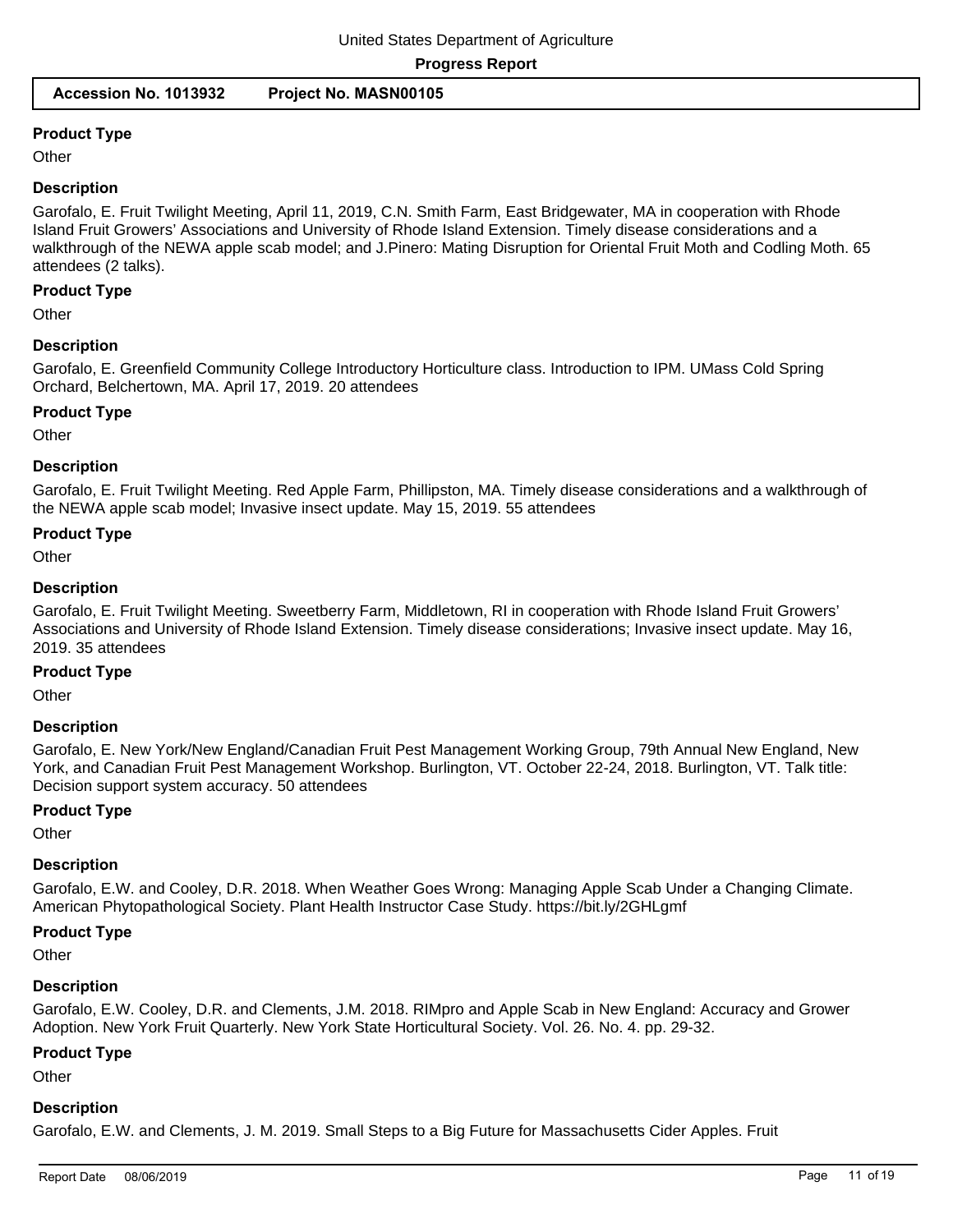Notes Vol. 84, No. 2. pp. 14-16.

#### **Product Type**

**Other** 

#### **Description**

Schloemann, S.G and H. Sandler. 2017-18 New England Small Fruit Pest Management Guide https://ag.umass.edu/fruit/ne-small-fruit-management-guide

S. G. Schloemann - General Editor. 900 hard copies Online access – 1,600+ page-views

#### **Product Type**

**Other** 

# **Description**

Schloemann, S.G. Berry Notes https://ag.umass.edu/fruit/berry-notes-archive. 12 issues, 446 subscribers.

# **Product Type**

**Other** 

# **Description**

Schloemann, S.G. Grape Notes/Northern Grapes Project. https://ag.umass.edu/fruit/grape-notes. 23 issues, 146 subscribers.

#### **Product Type**

**Other** 

# **Description**

Cooley, D. R., J. M. Clements, E. W. Garofalo, S. G. Schloemann and A. F. Tuttle. University of Massachusetts Fruit IPM Report for 2017. Fruit Notes 83 (3) 8-13.

#### **Product Type**

**Other** 

#### **Description**

Schloemann, S.G. 5/24/18. Spotted Wing Drosophila Management Update, RI Fruit Grower's Assoc. Twilight Meeting, Ward's Berry Farm, Sharon, MA, 40 attendees.

#### **Product Type**

**Other** 

#### **Description**

Schloemann, S.G. 7/10/18. Use of Exclusion Netting for Control of Spotted Wing Drosophila (SWD) in Black Raspberries; and E. Gafofalo: Summer disease considerations; Cider apple varieties and grafting; Invasive insects update; and J. Pinero: Plum Curculio Research Update and Summer Arthropod Pests. Massachusetts Fruit Growers Association, UMass Extension Fruit Program, UMass Cold Spring Orchard Belchertown, MA. 60 attendees (3 talks).

#### **Product Type**

**Other** 

#### **Description**

Clements, J. App Mash-up: MyIPM, NETFMG, Eco Apple App, and Malusim. Massachusetts Fruit Growers' Association Annual Meeting, January 10, 2019, Leominster, MA (100 attendees)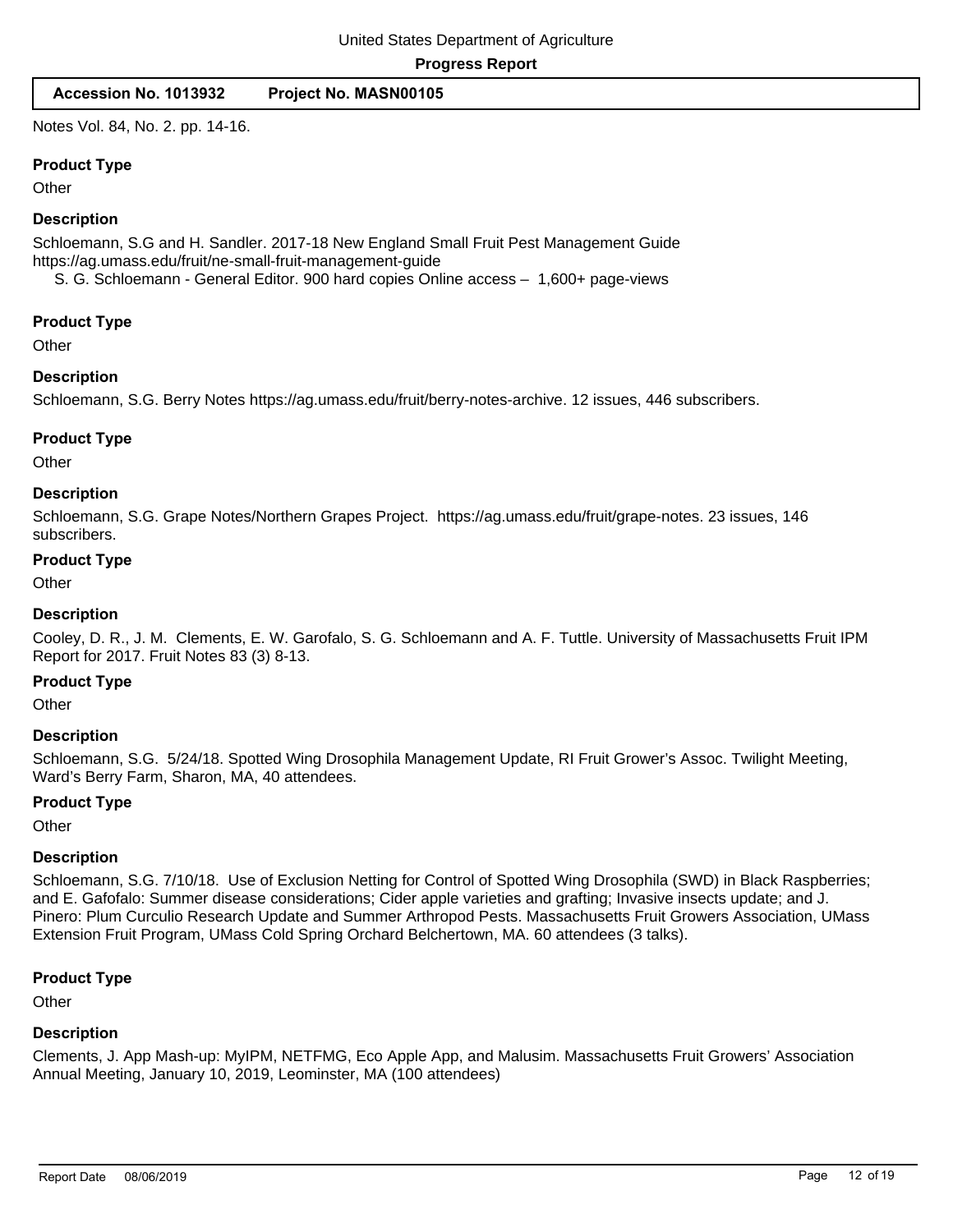# **Product Type**

**Other** 

## **Description**

Clements, J. Massachusetts IPM Report for 2018 and App Guy update with MyIPM; and J. Pinero: Plum Curculio Research Update, New England New York and Canada IPM Working Group, October 2018, Burlington, VT, 50 attendees (3 talks).

#### **Product Type**

**Other** 

#### **Description**

Pinero, J.C. RI Fruit Grower's Assoc. Extension Fruit Twilight Meeting, Barden Family Orchard, RI. Title of presentation: "Plum Curculio Research Update". June 4, 2018. Attendance: 45 growers.

#### **Product Type**

**Other** 

#### **Description**

Pinero, J.C. CT Pomological Society Twilight Meeting, Bishops Orchard, Guilford, CT. "Plum Curculio Research Update and Summer Arthropod Pests". June 13, 2018. Attendance: 60 growers.

#### **Product Type**

**Other** 

#### **Description**

Pinero, J.C. New England Vegetable & Berry Growers Association meeting, Hadley, MA. "The 1-2-3 approach to Spotted Wing Drosophila management". January 4, 2019. Attendance: 105 growers.

#### **Product Type**

**Other** 

#### **Description**

Pinero, J.C. Empire State Producers Expo, Syracuse, NY. "Regenerating Orchard IPM: Managing key apple pests with ecologically-based IPM approaches". January 16, 2019. Attendance: 90 growers.

#### **Product Type**

**Other** 

#### **Description**

Pinero, J.C. Eastern New York Fruit and Vegetable Conference, Albany, NY. "Managing key apple pests with ecologicallybased IPM approaches". February 20, 2019. Attendance: 125 growers.

#### **Product Type**

**Other** 

#### **Description**

Pinero, J.C. Red Tomato Annual Growers Meeting, Hyde Park, NY. "Managing key apple pests with ecologically based IPM approaches". March 1, 2019. Attendance: 45 growers.

#### **Product Type**

**Other** 

#### **Description**

Pinero, J.C. Northeast Harvest Agricultural Conferences, Topsfield, MA. "Managing Plum Curculio and Apple Maggot Fly with Ecologically-Based IPM". March 21, 2019. Attendance: 26 growers.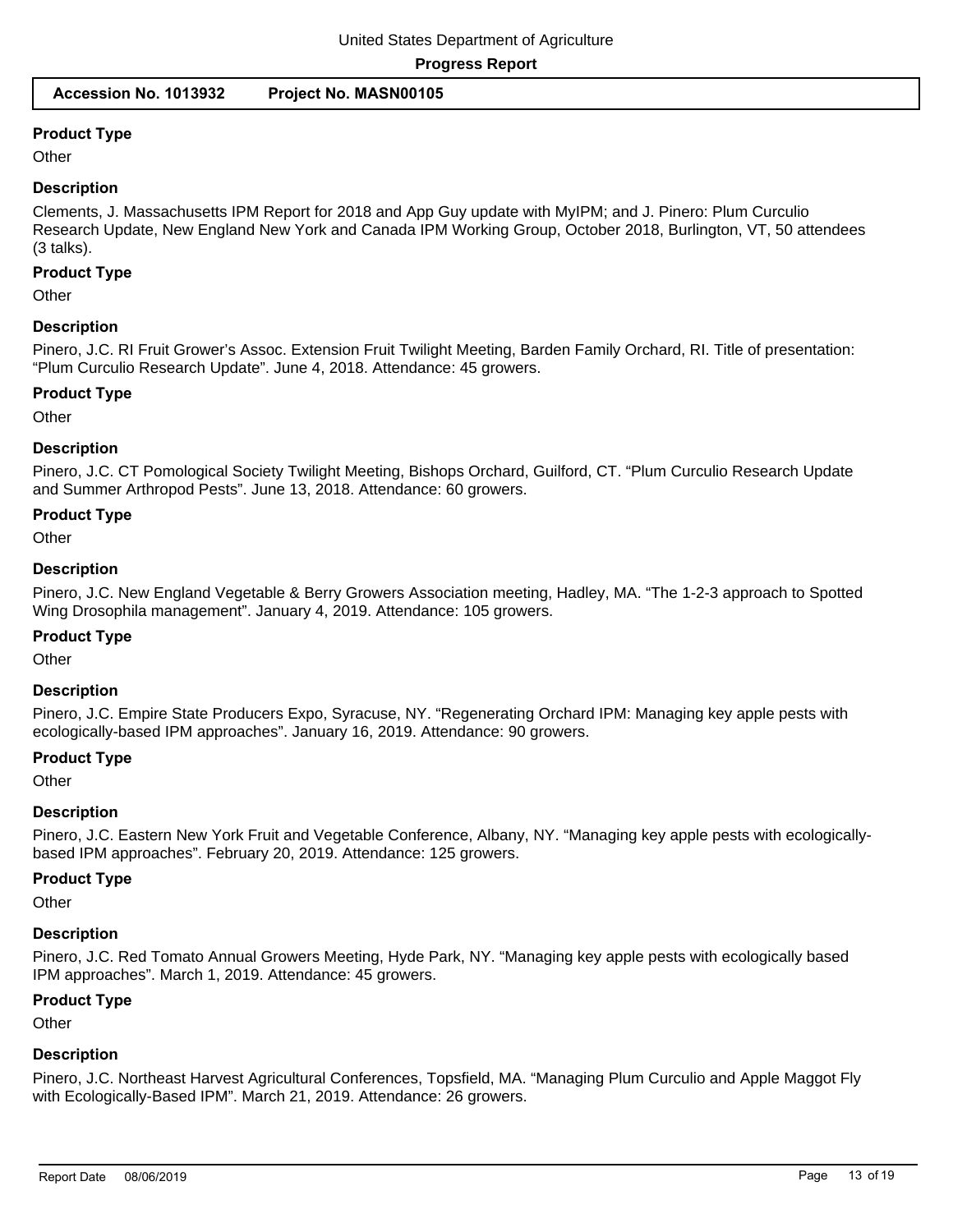# **Product Type**

**Other** 

# **Description**

Pinero, J.C. Fruit Twilight Meeting, Belchertown, MA (Cold Spring Orchard). Discussion on Mating Disruption systems. April 16, 2019. Attendance: 33 growers.

#### **Product Type**

**Other** 

# **Description**

Pinero, J.C. Small Fruit Twilight Meeting, Narrow Lane Orchard, North Kingstown, RI. Title of presentation: "1-2-3 approach to Spotted Wing Drosophila Management". May 23, 2019. Attendance: 36 growers.

## **Product Type**

**Other** 

# **Description**

Pinero, J.C. Mass Aggie Workshop, UMass Extension Fruit Program. Red Apple Farm, Phillipston, MA. Home Orchard Pest Management- a Hands-on Workshop. April 6, 2019. 70 attendees.

# **Product Type**

**Other** 

# **Description**

Piñero, J.C., Cooley, D.R., Clements, J., Schloemann, S., and Garofalo, E. 2019. Massachusetts Fruit IPM Report for 2018. Fruit Notes 84: 1-9. http://umassfruitnotes.com/v84n2/Cover842.html

#### **Product Type**

**Other** 

#### **Description**

Piñero, J.C., Leskey, T.C., and Shapiro-Ilan, D. 2019. Entomopathogenic Nematodes Are Effective at Killing Plum Curculio Larvae in the Soil. Fruit Notes 84: 9-11. http://umassfruitnotes.com/v84n1/Cover841.html

# **Product Type**

**Other** 

#### **Description**

Piñero, J.C. and Leskey, T.C. 2019. Managing Plum Curculio Using an Attract-and-kill Approach: 2018 On-farm Research Results. Fruit Notes 84: 1-4. http://umassfruitnotes.com/v84n1/Cover841.html

#### **Product Type**

**Other** 

# **Description**

Piñero, J.C. Foley, N. 2018. Evaluation of diluted grape juice as an inexpensive attractant for the invasive fruit pest spotted wing Drosophila. Fruit Notes 83(3) 1-7. http://umassfruitnotes.com/v83n4/a1.pdf

# **Product Type**

**Other** 

# **Description**

Foley, N., and Piñero, J.C. 2018. Evaluation of plant-based materials for attractiveness to the invasive spotted wing Drosophila, Drosophila suzukii. CAFE Summer Scholar Program Posters & Presentations (12 September 2018).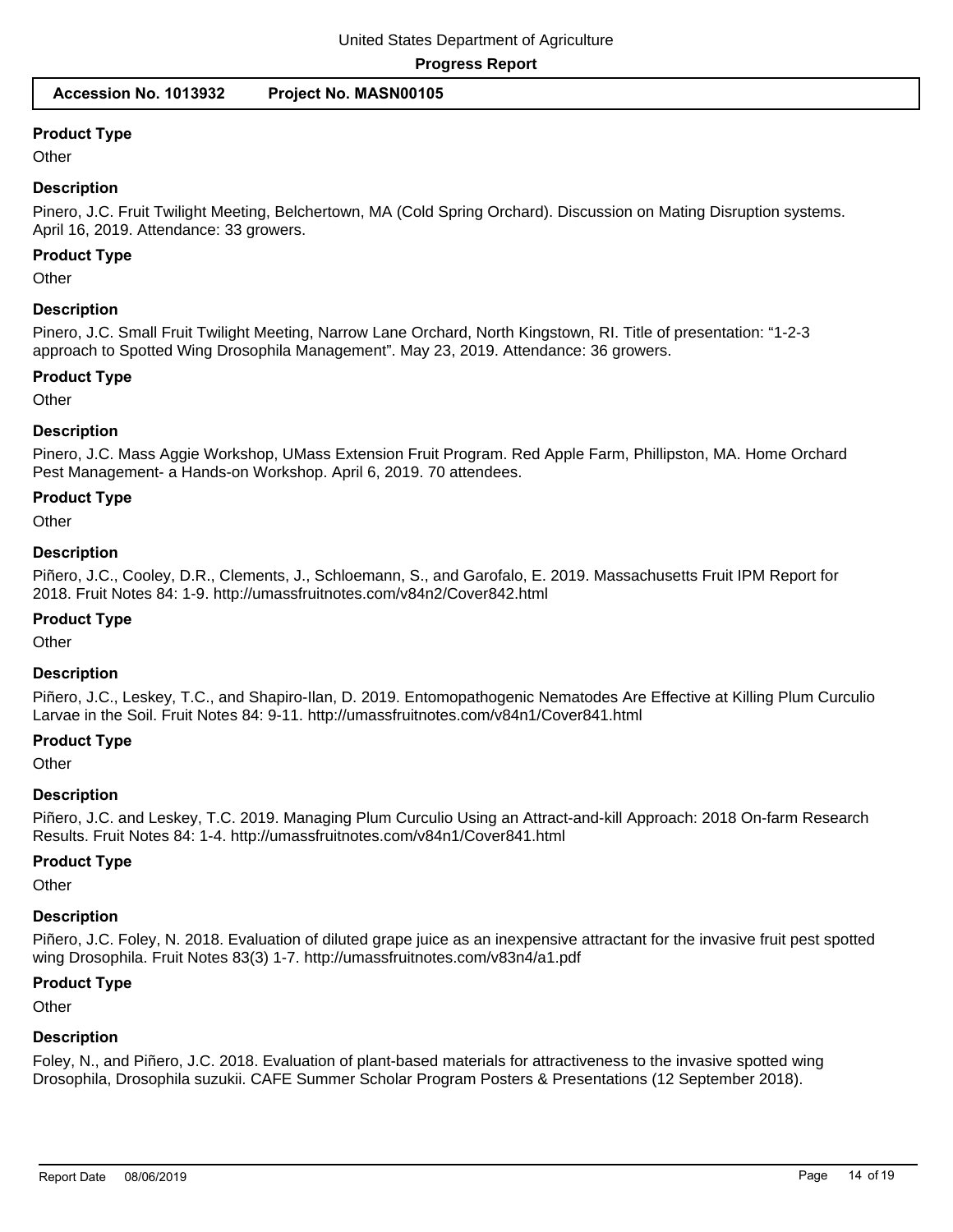# **Product Type**

**Other** 

# **Description**

Cranberry Newsletter (230 subscribers). Ghantous, Sylvia, and Sandler. Vol 19-20, 7 issues during reporting period. http://ag.umass.edu/cranberry/newsletters

## **Product Type**

**Other** 

#### **Description**

Fruit Notes. (330 subscribers). Autio, editor. Cooley, Clements contributors. 4 issues per year. https://ag.umass.edu/fruit/publications/fruit-notes.

#### **Product Type**

**Other** 

# **Description**

Healthy Fruit (175 subscribers). Clements and Garofalo. 18 issues during this reporting period (26:10-27:4): https://ag.umass.edu/fruit/healthy-fruit-archive.

#### **Product Type**

**Other** 

# **Description**

IPM Berry Blast (456 subscribers) – Schloemann. 16 issues during this reporting period (2018 #7- 2019 #9) https://ag.umass.edu/fruit/ipm-berry-blast.

#### **Product Type**

**Other** 

#### **Description**

Veg Notes. (>2800 subscribers). Campbell-Nelson, Scheufele and Higgins. Vol 30(9)-31(7), 24 issues during this reporting period. https://ag.umass.edu/vegetable/newsletters.

# **Product Type**

**Other** 

#### **Description**

Sandler, H.A. 2019. Using unmanned aerial systems in specialty crops. https://scholarworks.umass.edu/cranberry\_factsheets/39.

#### **Product Type**

**Other** 

#### **Description**

Sandler, H.A.Using Unmanned Aerial Systems for monitoring pests and stress in cranberry. UMaine Blueberry Conference, Orono, ME. Feb 28, 2019. 159 attendees.

## **Product Type**

**Other** 

#### **Description**

Sandler, H.A., G. Mupambi, and P. Jeranyama. 2019. Expectations for cranberry growth and productivity under solar (photovoltaic) panels. https://scholarworks.umass.edu/cranberry\_factsheets/41.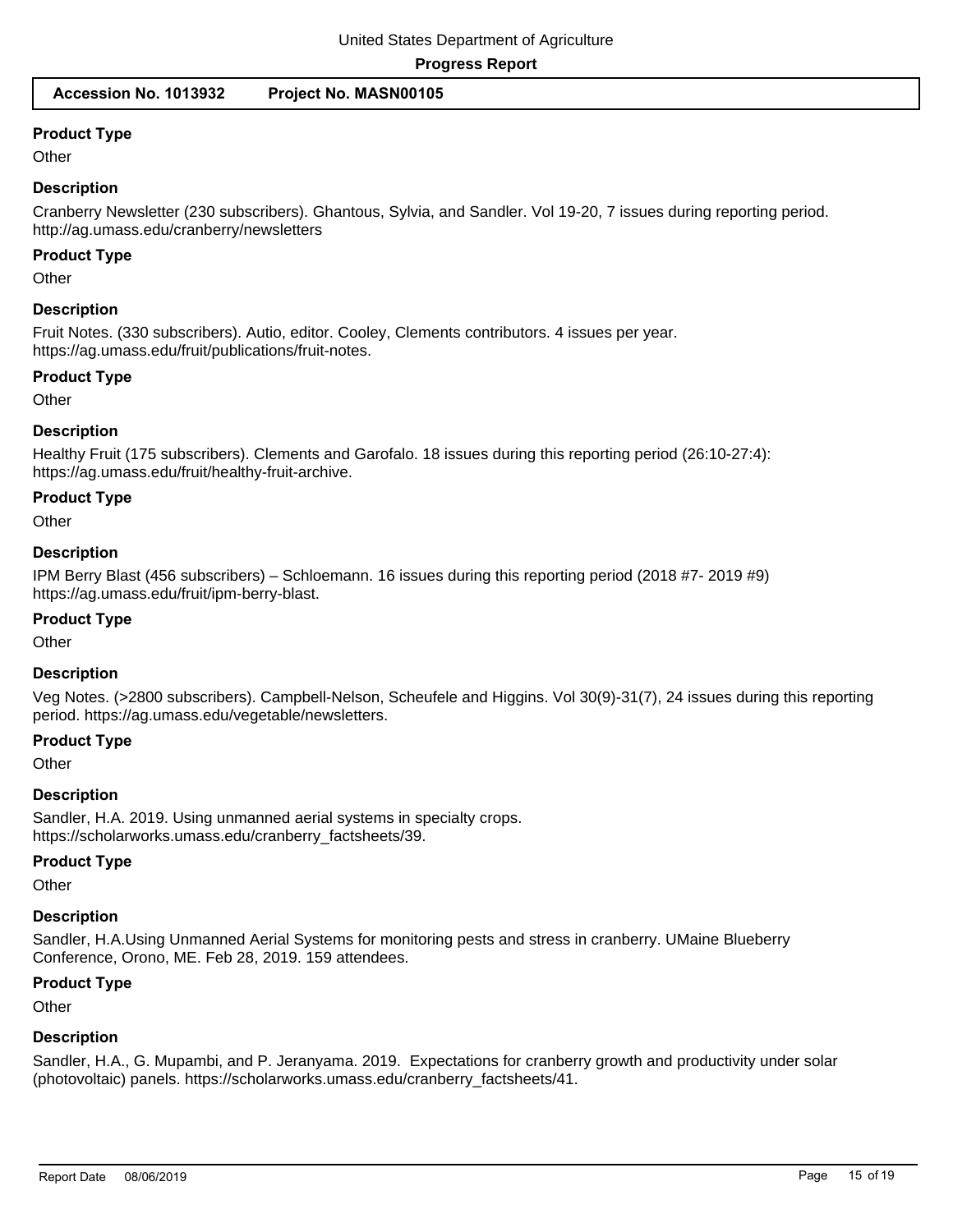**Accession No. 1013932 Project No. MASN00105**

## **Product Type**

**Other** 

## **Description**

Website development. http://ag.umass.edu/vegetable/resources/brassica-pest-collaborative

## **Product Type**

**Other** 

# **Description**

Campbell-Nelson, K. 2018. Nutrient Management for Vegetable Farmers, New Entry Sustainable Farming Project Dracut, MA. June 19, 2019. 30 attendees.

#### **Product Type**

**Other** 

#### **Description**

Campbell-Nelson, K. Growing our Own Nitrogen, Understanding & Utilizing Cover Crops, Worcester Conservation District Northborough, MA. October 11, 2018. 45 attendees

# **Product Type**

**Other** 

#### **Description**

Campbell-Nelson, K. 2018 Soil Testing and Management in High Tunnels. High Tunnel Conference. University of New Hampshire, Manchester, NH. December 3, 2018. 150 attendees.

#### **Product Type**

**Other** 

#### **Description**

Campbell-Nelson, K. 2019 High Tunnel Soils Survey. Berkshire Grown Networking Meeting Berkshire Grown / Indian Line Farm, Great Barrington, MA. April 4, 2019. 20 attendees.

#### **Product Type**

**Other** 

#### **Description**

Campbell-Nelson, K. 2019. High Tunnel Soils Survey. NEVBGA Winter Grower Meeting Hudson, MA. February 9, 2019. 78 attendees.

#### **Product Type**

**Other** 

#### **Description**

Campbell-Nelson, K. 2019. Phosphorus and Nitrogen Management for Vegetable Farmers. University of Vermont, Burlington, VT. February 11, 2019. 30 attendees.

#### **Product Type**

**Other** 

#### **Description**

Campbell-Nelson, K. and Ghantous, K. 2018. Organic weed Management Twilight meeting, Langwater Farm North Easton, MA. July 24, 2018. 40 attendees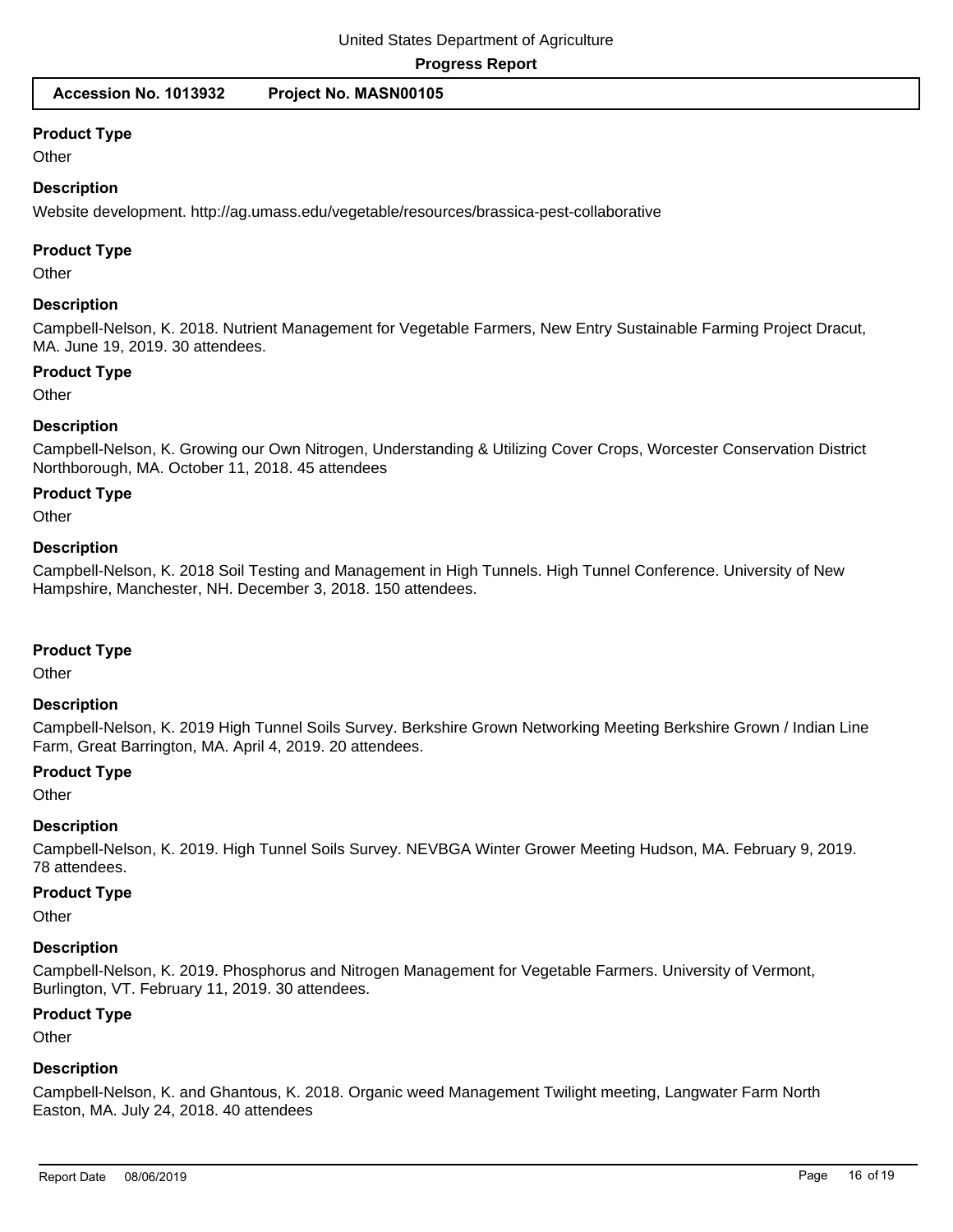# **Product Type**

**Other** 

# **Description**

Campbell-Nelson K. Reduced Tillage and Transplanters Twilight Meeting, Wards Berry Farm, Sharon, MA, August 28, 2018. 50 attendees.

# **Product Type**

**Other** 

# **Description**

McKeag, L. 2018 Fruit and Vegetable Twilight Meeting, Kimball Fruit Farm, Pepperell MA. June 25, 2018 50 attendees.

#### **Product Type**

**Other** 

# **Description**

Scheufele, S.B. 2019. Insect Diagnostics and Management. UMass Extension Vegetable Winter School. Amherst, MA February 19, 2019. 19 attendees.

# **Product Type**

**Other** 

# **Description**

Campbell-Nelson, K. 2019. Nutrient Management for Vegetable Farmers. UMass Extension Vegetable Winter School, Amherst, MA February 26, 2019. 16 attendees.

#### **Product Type**

**Other** 

#### **Description**

Campbell-Nelson, Katie. 2019. Funding Opportunities for your Farm. UMass Extension Vegetable Winter School. Westborough, MA March 5, 2019. 11 attendees.

# **Product Type**

**Other** 

#### **Description**

McKeag, Lisa 2019. Farm Food Safety Plan. UMass Extension Vegetable Winter School, March 11, 2019. Westborough, MA. 13 attendees.

#### **Product Type**

**Other** 

# **Description**

Priorities for IPM: Vegetable And Fruit Working Group all New England States Extension Educators. Organized by UMass Extension/University of Vermont. Lake Morey, VT, December 17-18, 2018. 28 attendees. https://www.northeastipm.org/neipm/assets/File/Priorities/Priorities-VegetableIPMWG-2018.pdf.

#### **Product Type**

**Other** 

#### **Description**

Ghantous, K.M. and H.A. Sandler: Herbicide research update; Sandler, H.A. and K.M. Ghantous: Weed Science update; Ghantous, K.M.: Climate change and cranberries; Brennan, R.J., C. Kennedy, H.A. Sandler, and P. Jeranyama: Using Drones to infer soil moisture from imagery; Sandler, H.A.: Revisiting adjuvants-Spreader, stickers, and NIS; Averill, A.L. and M. Sylvia: Scale not made simple; Sylvia, M.: The latest in federal and state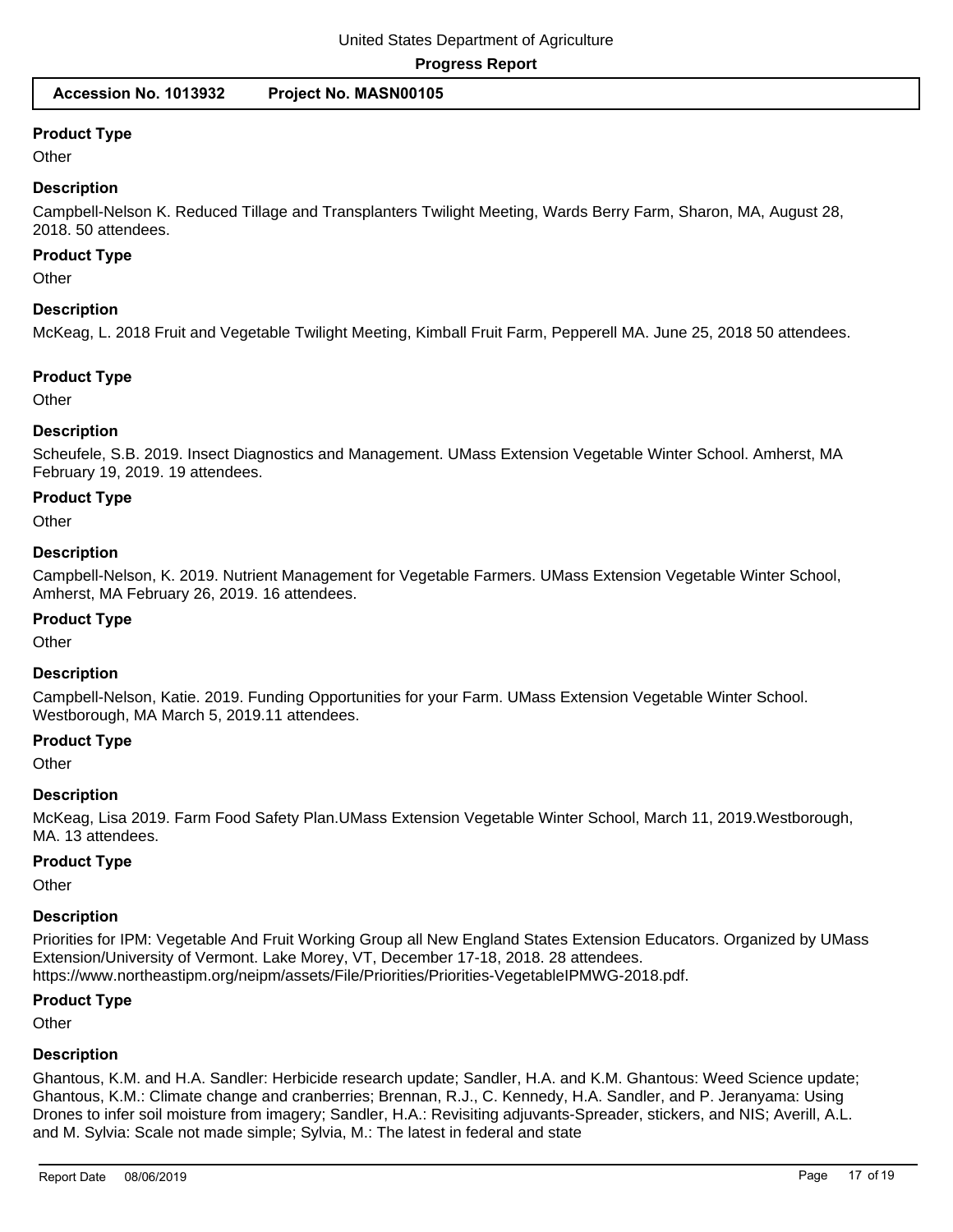| Accession No. 1013932 |  | Project No. MASN00105 |
|-----------------------|--|-----------------------|
|-----------------------|--|-----------------------|

regulations. UMass Cranberry Management Update Meeting, January 30, 2019, Plymouth, MA. 180 attendees (7 talks presented).

#### **Product Type**

**Other** 

#### **Description**

Sylvia, M.M.: WPS, safety review and respirators; Sandler, H.A.: Using water for pest management; Sandler, H.A.: Glyphosate review; Ghantous, K.M. Herbicides 2019, moss, and poverty grass; Averill, A.L. Scale and weevil updates; Sylvia, M. Chemigation myths and dye testing. Pesticide Safety meeting, April 25, 2019, Wareham, MA 68 attendees (6 talks presented).

#### **Product Type**

**Other** 

#### **Description**

Sandler, H.A., K. Ghantous, and M. Sylvia. Bogside Workshop: IPM issues of the day. June 20, 2018. East Wareham, MA 15 attendees (3 presentations).

#### **Product Type**

**Other** 

#### **Description**

Sandler, H.A., A. Averill, M. Sylvia, K. Ghantous, P. Jeranyama, S. Uppala, and G. Mupambi Bogside Workshop: Pest management, irrigation, and canopy management. May 29, 2019. East Wareham, MA, 15 attendees (5 presentations).

#### **Product Type**

**Other** 

#### **Description**

Averill, A.L. Bristol County Beekeeping, Bristol County Ag School, Dighton MA "Cranberry Pollination and bumblebee decline, Sept. 25, 2018. 50 attendees

#### **Product Type**

**Other** 

#### **Description**

Averill, A.L. MA Tree Wardens and Foresters Annual Meeting, Host Hotel, Sturbridge MA "Shifts in bee species composition: identifying and addressing loss of diversity" January 8, 2019. 125 attendees.

#### **Product Type**

**Other** 

#### **Description**

Sylvia, M. Respirator Requirements and Bees and Pesticide Toxicity Including Neonics. Cape Cod Landscape Association Professional Education Seminar, February 26, 2019. 175 attendees (2 talks).

#### **Changes/Problems**

Personnel: Ms. Lisa McKeag, instrumental in the Commonwealth Quality Program and initiator of evaluation processes for the project, entered graduate school and changed her job focus to food safety. Thus, objectives under her purview were significantly reduced. Mr. Andrew Cavanaugh, IT consultant, had devised our electronic reporting system in a language that is not as universal as other languages. This, along with unforeseened University security issues, hampered the transfer of the program maintenance to UMass IT as originally proposed. In addition, unexpected external employment activities curtailed Mr. Cavanaugh's availability to the EIP program and Ms. Elizabeth Amour (Unitversity IT) retired. These events have combined to severely limit our ability to develop and promote the electronic scouting system. On a positive note, Dr. Jaime Pinero has joined our team and will be providing entomological expertise in our fruit team extension efforts. Budget: